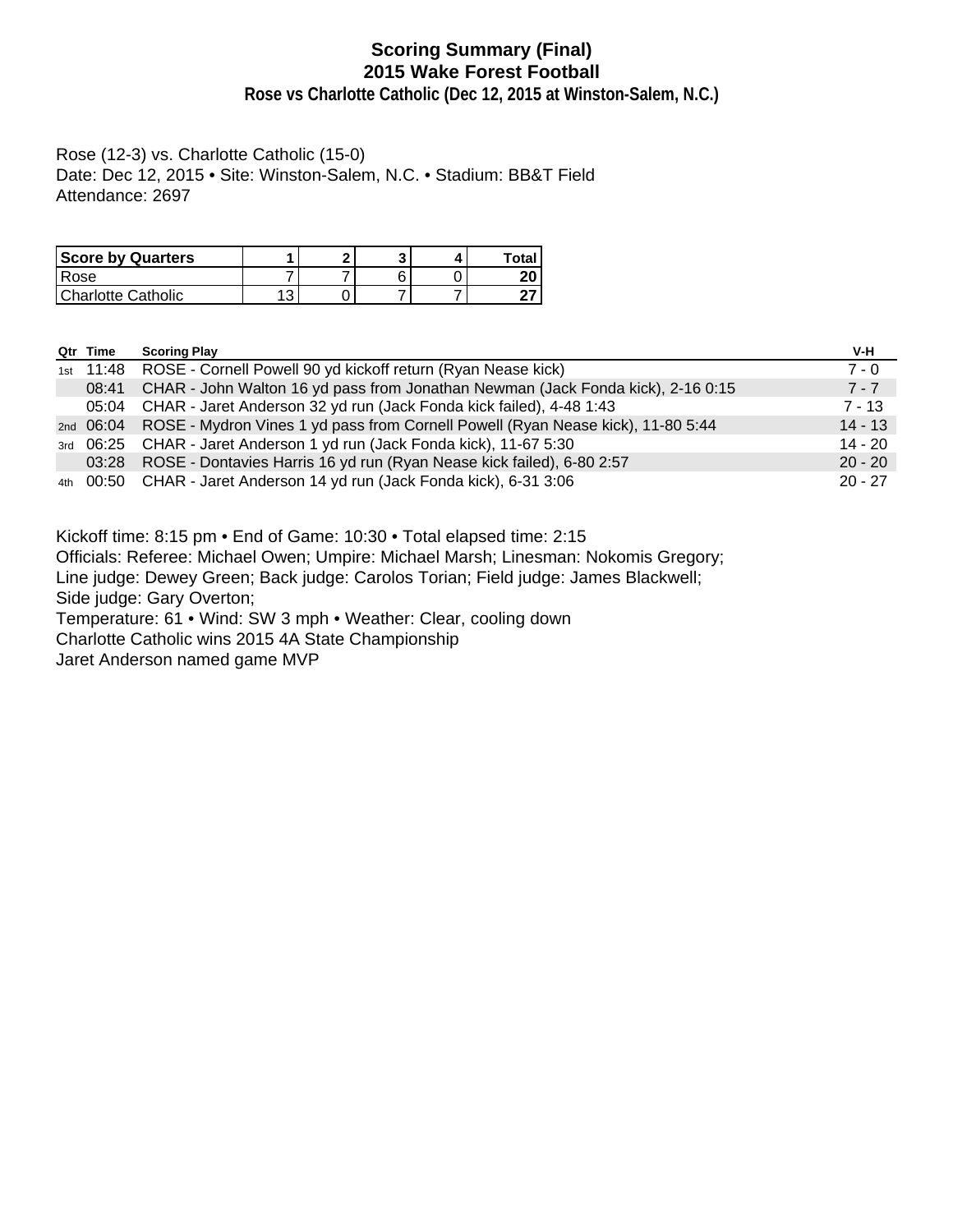# **Team Statistics (Final) 2015 Wake Forest Football**

| <b>FIRST DOWNS</b><br>10<br>16<br>$\overline{4}$<br>Rushing<br>11<br>Passing<br>6<br>4<br>$\overline{0}$<br>$\mathbf{1}$<br>Penalty<br><b>NET YARDS RUSHING</b><br>44<br>226<br>24<br><b>Rushing Attempts</b><br>43<br>5.3<br>Average Per Rush<br>1.8<br>$\mathbf{1}$<br>3<br><b>Rushing Touchdowns</b><br>68<br><b>Yards Gained Rushing</b><br>247<br>24<br><b>Yards Lost Rushing</b><br>21<br><b>NET YARDS PASSING</b><br>211<br>89<br>18-23-0<br>$7 - 12 - 0$<br>Completions-Attempts-Int<br>7.4<br>Average Per Attempt<br>9.2<br>11.7<br>12.7<br><b>Average Per Completion</b><br>Passing Touchdowns<br>1<br>1<br><b>TOTAL OFFENSE YARDS</b><br>255<br>315<br>47<br>Total offense plays<br>55<br>5.4<br>5.7<br>Average Gain Per Play<br>Fumbles: Number-Lost<br>$1 - 1$<br>$0-0$<br>$5 - 32$<br>Penalties: Number-Yards<br>$5 - 30$<br><b>PUNTS-YARDS</b><br>$2 - 75$<br>3-132<br>Average Yards Per Punt<br>37.5<br>44.0<br><b>Net Yards Per Punt</b><br>30.0<br>37.0<br>Inside 20<br>$\mathbf{1}$<br>0<br>50+ Yards<br>0<br>0<br><b>Touchbacks</b><br>$\Omega$<br>0<br>Fair catch<br>0<br>0<br><b>KICKOFFS-YARDS</b><br>$4 - 211$<br>5-284<br>Average Yards Per Kickoff<br>52.8<br>56.8<br><b>Net Yards Per Kickoff</b><br>29.8<br>23.2<br>3<br><b>Touchbacks</b><br>1<br>$3 - 21 - 0$<br>$1 - 15 - 0$<br>Punt returns: Number-Yards-TD<br>Average Per Return<br>7.0<br>15.0<br>$2 - 108 - 1$<br>$3 - 72 - 0$<br>Kickoff returns: Number-Yds-TD<br>54.0<br>24.0<br>Average Per Return<br>$0 - 0 - 0$<br>Interceptions: Number-Yds-TD<br>$0 - 0 - 0$<br>Fumble Returns: Number-Yds-TD<br>$0 - 0 - 0$<br>$0 - 0 - 0$<br>Miscellaneous Yards<br>0<br>0<br><b>Possession Time</b><br>21:46<br>26:14<br>1st Quarter<br>3:40<br>8:20<br>2nd Quarter<br>3:25<br>8:35<br>3rd Quarter<br>4:23<br>7:37<br>4th Quarter<br>5:08<br>6:52<br>4 of 10<br>3 of 10<br><b>Third-Down Conversions</b><br><b>Fourth-Down Conversions</b><br>2 of 5<br>1 of 2<br>$2 - 3$<br>$3-5$<br>Red-Zone Scores-Chances<br>Touchdowns<br>$2 - 3$<br>$3-5$<br>Field goals<br>$0 - 3$<br>$0 - 5$<br>Sacks By: Number-Yards<br>$2 - 15$<br>$3 - 16$<br><b>PAT Kicks</b><br>$2 - 3$<br>$3 - 4$<br><b>Field Goals</b><br>0-0<br>$0 - 1$ |                      | <b>ROSE</b> | <b>CHAR</b> |
|---------------------------------------------------------------------------------------------------------------------------------------------------------------------------------------------------------------------------------------------------------------------------------------------------------------------------------------------------------------------------------------------------------------------------------------------------------------------------------------------------------------------------------------------------------------------------------------------------------------------------------------------------------------------------------------------------------------------------------------------------------------------------------------------------------------------------------------------------------------------------------------------------------------------------------------------------------------------------------------------------------------------------------------------------------------------------------------------------------------------------------------------------------------------------------------------------------------------------------------------------------------------------------------------------------------------------------------------------------------------------------------------------------------------------------------------------------------------------------------------------------------------------------------------------------------------------------------------------------------------------------------------------------------------------------------------------------------------------------------------------------------------------------------------------------------------------------------------------------------------------------------------------------------------------------------------------------------------------------------------------------------------------------------------------------------------------------------------------------------------------------------------------------------------------------------------------------|----------------------|-------------|-------------|
|                                                                                                                                                                                                                                                                                                                                                                                                                                                                                                                                                                                                                                                                                                                                                                                                                                                                                                                                                                                                                                                                                                                                                                                                                                                                                                                                                                                                                                                                                                                                                                                                                                                                                                                                                                                                                                                                                                                                                                                                                                                                                                                                                                                                         |                      |             |             |
|                                                                                                                                                                                                                                                                                                                                                                                                                                                                                                                                                                                                                                                                                                                                                                                                                                                                                                                                                                                                                                                                                                                                                                                                                                                                                                                                                                                                                                                                                                                                                                                                                                                                                                                                                                                                                                                                                                                                                                                                                                                                                                                                                                                                         |                      |             |             |
|                                                                                                                                                                                                                                                                                                                                                                                                                                                                                                                                                                                                                                                                                                                                                                                                                                                                                                                                                                                                                                                                                                                                                                                                                                                                                                                                                                                                                                                                                                                                                                                                                                                                                                                                                                                                                                                                                                                                                                                                                                                                                                                                                                                                         |                      |             |             |
|                                                                                                                                                                                                                                                                                                                                                                                                                                                                                                                                                                                                                                                                                                                                                                                                                                                                                                                                                                                                                                                                                                                                                                                                                                                                                                                                                                                                                                                                                                                                                                                                                                                                                                                                                                                                                                                                                                                                                                                                                                                                                                                                                                                                         |                      |             |             |
|                                                                                                                                                                                                                                                                                                                                                                                                                                                                                                                                                                                                                                                                                                                                                                                                                                                                                                                                                                                                                                                                                                                                                                                                                                                                                                                                                                                                                                                                                                                                                                                                                                                                                                                                                                                                                                                                                                                                                                                                                                                                                                                                                                                                         |                      |             |             |
|                                                                                                                                                                                                                                                                                                                                                                                                                                                                                                                                                                                                                                                                                                                                                                                                                                                                                                                                                                                                                                                                                                                                                                                                                                                                                                                                                                                                                                                                                                                                                                                                                                                                                                                                                                                                                                                                                                                                                                                                                                                                                                                                                                                                         |                      |             |             |
|                                                                                                                                                                                                                                                                                                                                                                                                                                                                                                                                                                                                                                                                                                                                                                                                                                                                                                                                                                                                                                                                                                                                                                                                                                                                                                                                                                                                                                                                                                                                                                                                                                                                                                                                                                                                                                                                                                                                                                                                                                                                                                                                                                                                         |                      |             |             |
|                                                                                                                                                                                                                                                                                                                                                                                                                                                                                                                                                                                                                                                                                                                                                                                                                                                                                                                                                                                                                                                                                                                                                                                                                                                                                                                                                                                                                                                                                                                                                                                                                                                                                                                                                                                                                                                                                                                                                                                                                                                                                                                                                                                                         |                      |             |             |
|                                                                                                                                                                                                                                                                                                                                                                                                                                                                                                                                                                                                                                                                                                                                                                                                                                                                                                                                                                                                                                                                                                                                                                                                                                                                                                                                                                                                                                                                                                                                                                                                                                                                                                                                                                                                                                                                                                                                                                                                                                                                                                                                                                                                         |                      |             |             |
|                                                                                                                                                                                                                                                                                                                                                                                                                                                                                                                                                                                                                                                                                                                                                                                                                                                                                                                                                                                                                                                                                                                                                                                                                                                                                                                                                                                                                                                                                                                                                                                                                                                                                                                                                                                                                                                                                                                                                                                                                                                                                                                                                                                                         |                      |             |             |
|                                                                                                                                                                                                                                                                                                                                                                                                                                                                                                                                                                                                                                                                                                                                                                                                                                                                                                                                                                                                                                                                                                                                                                                                                                                                                                                                                                                                                                                                                                                                                                                                                                                                                                                                                                                                                                                                                                                                                                                                                                                                                                                                                                                                         |                      |             |             |
|                                                                                                                                                                                                                                                                                                                                                                                                                                                                                                                                                                                                                                                                                                                                                                                                                                                                                                                                                                                                                                                                                                                                                                                                                                                                                                                                                                                                                                                                                                                                                                                                                                                                                                                                                                                                                                                                                                                                                                                                                                                                                                                                                                                                         |                      |             |             |
|                                                                                                                                                                                                                                                                                                                                                                                                                                                                                                                                                                                                                                                                                                                                                                                                                                                                                                                                                                                                                                                                                                                                                                                                                                                                                                                                                                                                                                                                                                                                                                                                                                                                                                                                                                                                                                                                                                                                                                                                                                                                                                                                                                                                         |                      |             |             |
|                                                                                                                                                                                                                                                                                                                                                                                                                                                                                                                                                                                                                                                                                                                                                                                                                                                                                                                                                                                                                                                                                                                                                                                                                                                                                                                                                                                                                                                                                                                                                                                                                                                                                                                                                                                                                                                                                                                                                                                                                                                                                                                                                                                                         |                      |             |             |
|                                                                                                                                                                                                                                                                                                                                                                                                                                                                                                                                                                                                                                                                                                                                                                                                                                                                                                                                                                                                                                                                                                                                                                                                                                                                                                                                                                                                                                                                                                                                                                                                                                                                                                                                                                                                                                                                                                                                                                                                                                                                                                                                                                                                         |                      |             |             |
|                                                                                                                                                                                                                                                                                                                                                                                                                                                                                                                                                                                                                                                                                                                                                                                                                                                                                                                                                                                                                                                                                                                                                                                                                                                                                                                                                                                                                                                                                                                                                                                                                                                                                                                                                                                                                                                                                                                                                                                                                                                                                                                                                                                                         |                      |             |             |
|                                                                                                                                                                                                                                                                                                                                                                                                                                                                                                                                                                                                                                                                                                                                                                                                                                                                                                                                                                                                                                                                                                                                                                                                                                                                                                                                                                                                                                                                                                                                                                                                                                                                                                                                                                                                                                                                                                                                                                                                                                                                                                                                                                                                         |                      |             |             |
|                                                                                                                                                                                                                                                                                                                                                                                                                                                                                                                                                                                                                                                                                                                                                                                                                                                                                                                                                                                                                                                                                                                                                                                                                                                                                                                                                                                                                                                                                                                                                                                                                                                                                                                                                                                                                                                                                                                                                                                                                                                                                                                                                                                                         |                      |             |             |
|                                                                                                                                                                                                                                                                                                                                                                                                                                                                                                                                                                                                                                                                                                                                                                                                                                                                                                                                                                                                                                                                                                                                                                                                                                                                                                                                                                                                                                                                                                                                                                                                                                                                                                                                                                                                                                                                                                                                                                                                                                                                                                                                                                                                         |                      |             |             |
|                                                                                                                                                                                                                                                                                                                                                                                                                                                                                                                                                                                                                                                                                                                                                                                                                                                                                                                                                                                                                                                                                                                                                                                                                                                                                                                                                                                                                                                                                                                                                                                                                                                                                                                                                                                                                                                                                                                                                                                                                                                                                                                                                                                                         |                      |             |             |
|                                                                                                                                                                                                                                                                                                                                                                                                                                                                                                                                                                                                                                                                                                                                                                                                                                                                                                                                                                                                                                                                                                                                                                                                                                                                                                                                                                                                                                                                                                                                                                                                                                                                                                                                                                                                                                                                                                                                                                                                                                                                                                                                                                                                         |                      |             |             |
|                                                                                                                                                                                                                                                                                                                                                                                                                                                                                                                                                                                                                                                                                                                                                                                                                                                                                                                                                                                                                                                                                                                                                                                                                                                                                                                                                                                                                                                                                                                                                                                                                                                                                                                                                                                                                                                                                                                                                                                                                                                                                                                                                                                                         |                      |             |             |
|                                                                                                                                                                                                                                                                                                                                                                                                                                                                                                                                                                                                                                                                                                                                                                                                                                                                                                                                                                                                                                                                                                                                                                                                                                                                                                                                                                                                                                                                                                                                                                                                                                                                                                                                                                                                                                                                                                                                                                                                                                                                                                                                                                                                         |                      |             |             |
|                                                                                                                                                                                                                                                                                                                                                                                                                                                                                                                                                                                                                                                                                                                                                                                                                                                                                                                                                                                                                                                                                                                                                                                                                                                                                                                                                                                                                                                                                                                                                                                                                                                                                                                                                                                                                                                                                                                                                                                                                                                                                                                                                                                                         |                      |             |             |
|                                                                                                                                                                                                                                                                                                                                                                                                                                                                                                                                                                                                                                                                                                                                                                                                                                                                                                                                                                                                                                                                                                                                                                                                                                                                                                                                                                                                                                                                                                                                                                                                                                                                                                                                                                                                                                                                                                                                                                                                                                                                                                                                                                                                         |                      |             |             |
|                                                                                                                                                                                                                                                                                                                                                                                                                                                                                                                                                                                                                                                                                                                                                                                                                                                                                                                                                                                                                                                                                                                                                                                                                                                                                                                                                                                                                                                                                                                                                                                                                                                                                                                                                                                                                                                                                                                                                                                                                                                                                                                                                                                                         |                      |             |             |
|                                                                                                                                                                                                                                                                                                                                                                                                                                                                                                                                                                                                                                                                                                                                                                                                                                                                                                                                                                                                                                                                                                                                                                                                                                                                                                                                                                                                                                                                                                                                                                                                                                                                                                                                                                                                                                                                                                                                                                                                                                                                                                                                                                                                         |                      |             |             |
|                                                                                                                                                                                                                                                                                                                                                                                                                                                                                                                                                                                                                                                                                                                                                                                                                                                                                                                                                                                                                                                                                                                                                                                                                                                                                                                                                                                                                                                                                                                                                                                                                                                                                                                                                                                                                                                                                                                                                                                                                                                                                                                                                                                                         |                      |             |             |
|                                                                                                                                                                                                                                                                                                                                                                                                                                                                                                                                                                                                                                                                                                                                                                                                                                                                                                                                                                                                                                                                                                                                                                                                                                                                                                                                                                                                                                                                                                                                                                                                                                                                                                                                                                                                                                                                                                                                                                                                                                                                                                                                                                                                         |                      |             |             |
|                                                                                                                                                                                                                                                                                                                                                                                                                                                                                                                                                                                                                                                                                                                                                                                                                                                                                                                                                                                                                                                                                                                                                                                                                                                                                                                                                                                                                                                                                                                                                                                                                                                                                                                                                                                                                                                                                                                                                                                                                                                                                                                                                                                                         |                      |             |             |
|                                                                                                                                                                                                                                                                                                                                                                                                                                                                                                                                                                                                                                                                                                                                                                                                                                                                                                                                                                                                                                                                                                                                                                                                                                                                                                                                                                                                                                                                                                                                                                                                                                                                                                                                                                                                                                                                                                                                                                                                                                                                                                                                                                                                         |                      |             |             |
|                                                                                                                                                                                                                                                                                                                                                                                                                                                                                                                                                                                                                                                                                                                                                                                                                                                                                                                                                                                                                                                                                                                                                                                                                                                                                                                                                                                                                                                                                                                                                                                                                                                                                                                                                                                                                                                                                                                                                                                                                                                                                                                                                                                                         |                      |             |             |
|                                                                                                                                                                                                                                                                                                                                                                                                                                                                                                                                                                                                                                                                                                                                                                                                                                                                                                                                                                                                                                                                                                                                                                                                                                                                                                                                                                                                                                                                                                                                                                                                                                                                                                                                                                                                                                                                                                                                                                                                                                                                                                                                                                                                         |                      |             |             |
|                                                                                                                                                                                                                                                                                                                                                                                                                                                                                                                                                                                                                                                                                                                                                                                                                                                                                                                                                                                                                                                                                                                                                                                                                                                                                                                                                                                                                                                                                                                                                                                                                                                                                                                                                                                                                                                                                                                                                                                                                                                                                                                                                                                                         |                      |             |             |
|                                                                                                                                                                                                                                                                                                                                                                                                                                                                                                                                                                                                                                                                                                                                                                                                                                                                                                                                                                                                                                                                                                                                                                                                                                                                                                                                                                                                                                                                                                                                                                                                                                                                                                                                                                                                                                                                                                                                                                                                                                                                                                                                                                                                         |                      |             |             |
|                                                                                                                                                                                                                                                                                                                                                                                                                                                                                                                                                                                                                                                                                                                                                                                                                                                                                                                                                                                                                                                                                                                                                                                                                                                                                                                                                                                                                                                                                                                                                                                                                                                                                                                                                                                                                                                                                                                                                                                                                                                                                                                                                                                                         |                      |             |             |
|                                                                                                                                                                                                                                                                                                                                                                                                                                                                                                                                                                                                                                                                                                                                                                                                                                                                                                                                                                                                                                                                                                                                                                                                                                                                                                                                                                                                                                                                                                                                                                                                                                                                                                                                                                                                                                                                                                                                                                                                                                                                                                                                                                                                         |                      |             |             |
|                                                                                                                                                                                                                                                                                                                                                                                                                                                                                                                                                                                                                                                                                                                                                                                                                                                                                                                                                                                                                                                                                                                                                                                                                                                                                                                                                                                                                                                                                                                                                                                                                                                                                                                                                                                                                                                                                                                                                                                                                                                                                                                                                                                                         |                      |             |             |
|                                                                                                                                                                                                                                                                                                                                                                                                                                                                                                                                                                                                                                                                                                                                                                                                                                                                                                                                                                                                                                                                                                                                                                                                                                                                                                                                                                                                                                                                                                                                                                                                                                                                                                                                                                                                                                                                                                                                                                                                                                                                                                                                                                                                         |                      |             |             |
|                                                                                                                                                                                                                                                                                                                                                                                                                                                                                                                                                                                                                                                                                                                                                                                                                                                                                                                                                                                                                                                                                                                                                                                                                                                                                                                                                                                                                                                                                                                                                                                                                                                                                                                                                                                                                                                                                                                                                                                                                                                                                                                                                                                                         |                      |             |             |
|                                                                                                                                                                                                                                                                                                                                                                                                                                                                                                                                                                                                                                                                                                                                                                                                                                                                                                                                                                                                                                                                                                                                                                                                                                                                                                                                                                                                                                                                                                                                                                                                                                                                                                                                                                                                                                                                                                                                                                                                                                                                                                                                                                                                         |                      |             |             |
|                                                                                                                                                                                                                                                                                                                                                                                                                                                                                                                                                                                                                                                                                                                                                                                                                                                                                                                                                                                                                                                                                                                                                                                                                                                                                                                                                                                                                                                                                                                                                                                                                                                                                                                                                                                                                                                                                                                                                                                                                                                                                                                                                                                                         |                      |             |             |
|                                                                                                                                                                                                                                                                                                                                                                                                                                                                                                                                                                                                                                                                                                                                                                                                                                                                                                                                                                                                                                                                                                                                                                                                                                                                                                                                                                                                                                                                                                                                                                                                                                                                                                                                                                                                                                                                                                                                                                                                                                                                                                                                                                                                         |                      |             |             |
|                                                                                                                                                                                                                                                                                                                                                                                                                                                                                                                                                                                                                                                                                                                                                                                                                                                                                                                                                                                                                                                                                                                                                                                                                                                                                                                                                                                                                                                                                                                                                                                                                                                                                                                                                                                                                                                                                                                                                                                                                                                                                                                                                                                                         |                      |             |             |
|                                                                                                                                                                                                                                                                                                                                                                                                                                                                                                                                                                                                                                                                                                                                                                                                                                                                                                                                                                                                                                                                                                                                                                                                                                                                                                                                                                                                                                                                                                                                                                                                                                                                                                                                                                                                                                                                                                                                                                                                                                                                                                                                                                                                         |                      |             |             |
|                                                                                                                                                                                                                                                                                                                                                                                                                                                                                                                                                                                                                                                                                                                                                                                                                                                                                                                                                                                                                                                                                                                                                                                                                                                                                                                                                                                                                                                                                                                                                                                                                                                                                                                                                                                                                                                                                                                                                                                                                                                                                                                                                                                                         |                      |             |             |
|                                                                                                                                                                                                                                                                                                                                                                                                                                                                                                                                                                                                                                                                                                                                                                                                                                                                                                                                                                                                                                                                                                                                                                                                                                                                                                                                                                                                                                                                                                                                                                                                                                                                                                                                                                                                                                                                                                                                                                                                                                                                                                                                                                                                         |                      |             |             |
|                                                                                                                                                                                                                                                                                                                                                                                                                                                                                                                                                                                                                                                                                                                                                                                                                                                                                                                                                                                                                                                                                                                                                                                                                                                                                                                                                                                                                                                                                                                                                                                                                                                                                                                                                                                                                                                                                                                                                                                                                                                                                                                                                                                                         |                      |             |             |
|                                                                                                                                                                                                                                                                                                                                                                                                                                                                                                                                                                                                                                                                                                                                                                                                                                                                                                                                                                                                                                                                                                                                                                                                                                                                                                                                                                                                                                                                                                                                                                                                                                                                                                                                                                                                                                                                                                                                                                                                                                                                                                                                                                                                         |                      |             |             |
|                                                                                                                                                                                                                                                                                                                                                                                                                                                                                                                                                                                                                                                                                                                                                                                                                                                                                                                                                                                                                                                                                                                                                                                                                                                                                                                                                                                                                                                                                                                                                                                                                                                                                                                                                                                                                                                                                                                                                                                                                                                                                                                                                                                                         |                      |             |             |
|                                                                                                                                                                                                                                                                                                                                                                                                                                                                                                                                                                                                                                                                                                                                                                                                                                                                                                                                                                                                                                                                                                                                                                                                                                                                                                                                                                                                                                                                                                                                                                                                                                                                                                                                                                                                                                                                                                                                                                                                                                                                                                                                                                                                         |                      |             |             |
|                                                                                                                                                                                                                                                                                                                                                                                                                                                                                                                                                                                                                                                                                                                                                                                                                                                                                                                                                                                                                                                                                                                                                                                                                                                                                                                                                                                                                                                                                                                                                                                                                                                                                                                                                                                                                                                                                                                                                                                                                                                                                                                                                                                                         | Points off turnovers | 0           | 7           |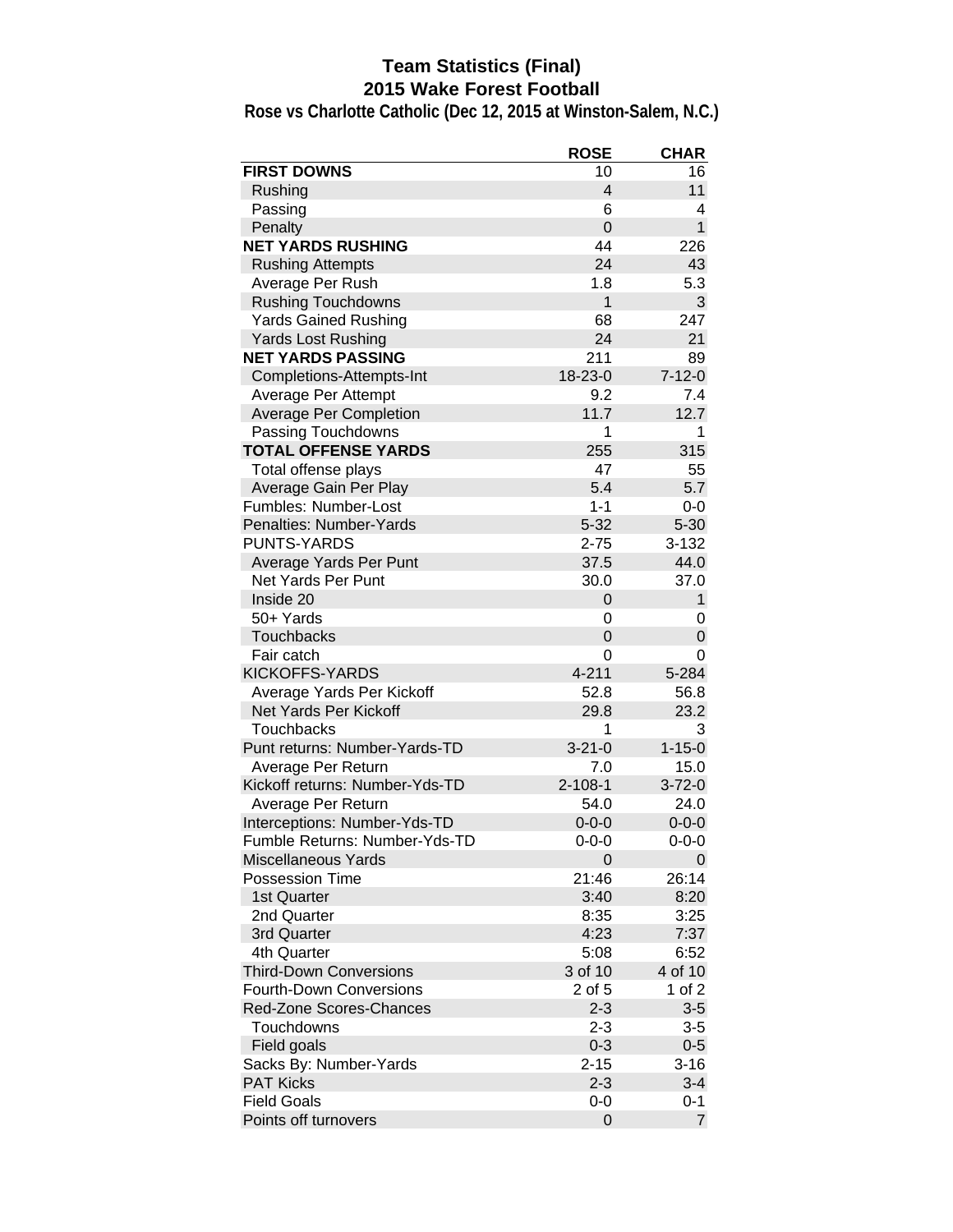# **Individual Statistics (Final) 2015 Wake Forest Football**

**Rose vs Charlotte Catholic (Dec 12, 2015 at Winston-Salem, N.C.)**

#### **Rose Charlotte Catholic**

| <b>Rushing</b>             | No.                     | <b>Gain Loss</b>                   |                       | Net             | TD              | Lg              | Avg              | <b>Rushing</b>               | No.             | Gain Loss             |                 | <b>Net</b>       | TD                    | L)              |
|----------------------------|-------------------------|------------------------------------|-----------------------|-----------------|-----------------|-----------------|------------------|------------------------------|-----------------|-----------------------|-----------------|------------------|-----------------------|-----------------|
| <b>Dontavies Harris</b>    | 16                      | 60                                 | 3                     | $\overline{57}$ | 1               | 16              | $\overline{3.6}$ | Jaret Anderson               | 27              | 196                   | 3               | 193              | 3                     | 4               |
| <b>Caleb Edwards</b>       | 1                       | 0                                  | 1                     | $-1$            | 0               | $\mathbf 0$     | $-1.0$           | Angel Marrero III            | 5               | 15                    | 0               | 15               | 0                     |                 |
| <b>Cornell Powell</b>      | 3                       | 3                                  | 4                     | $-1$            | $\Omega$        | 3               | $-0.3$           | John Walton                  | $\overline{2}$  | 16                    | 4               | 12               | 0                     | 1 <sub>1</sub>  |
| Ryan Goodwin               | 4                       | 5                                  | 16                    | -11             | 0               | 5               | $-2.8$           | Jack Brigham                 | 4               | 11                    | 0               | 11               | $\mathbf 0$           |                 |
| <b>Totals</b>              | 24                      | 68                                 | 24                    | 44              | $\mathbf{1}$    | 16              | 1.8              | Matthew Notarangelo          | 3               | 9                     | 1               | 8                | 0                     |                 |
|                            |                         |                                    |                       |                 |                 |                 |                  | <b>TEAM</b>                  | 1               | $\Omega$              | $\mathfrak{p}$  | $-2$             | $\mathbf{0}$          |                 |
|                            |                         |                                    |                       |                 |                 |                 |                  | <b>Brady Berger</b>          | 1               | 0                     | 11              | $-11$            | $\pmb{0}$             |                 |
|                            |                         |                                    |                       |                 |                 |                 |                  | <b>Totals</b>                | $\overline{43}$ | 247                   | $\overline{21}$ | $\overline{226}$ | 3                     | $\overline{4}$  |
| Passing                    |                         | C-A-I                              | Yds                   | TD              | Long            |                 | Sack             | Passing                      |                 | $C-A-I$               | Yds             | TD               |                       | Long            |
| Ryan Goodwin               |                         | $17 - 22 - 0$                      | 210                   | 0               |                 | 55              | 3                | John Walton                  |                 | $6 - 11 - 0$          | 73              | 0                |                       | 29              |
| <b>Cornell Powell</b>      |                         | $1 - 1 - 0$                        | 1                     | 1               |                 | 1               | 0                | Jonathan Newman              |                 | $1 - 1 - 0$           | 16              | 1                |                       | 16              |
| Totals                     |                         | $18 - 23 - 0$                      | $\overline{211}$      | $\mathbf{1}$    |                 | $\overline{55}$ | 3                | <b>Brady Berger</b>          |                 | $0 - 0 - 0$           | 0               | 0                |                       | 0               |
|                            |                         |                                    |                       |                 |                 |                 |                  | Totals                       |                 | $7 - 12 - 0$          | 89              | 1                |                       | $\overline{29}$ |
|                            |                         |                                    | <b>TD</b>             |                 |                 |                 |                  |                              |                 |                       |                 | TD               |                       |                 |
| Receiving<br>Adrian Kearse | No.<br>6                | Yards                              | 113                   | 0               | Long<br>55      |                 |                  | Receiving<br>Jonathan Newman | No.             | Yards                 | 51              | $\mathbf 0$      | Long<br>29            |                 |
|                            |                         |                                    |                       |                 |                 |                 |                  |                              |                 | $\overline{c}$        |                 |                  |                       |                 |
| <b>Cornell Powell</b>      | 4                       |                                    | 58                    | 0               | 41              |                 |                  | Jaret Anderson               |                 | 2                     | -1              | 0                | 6                     |                 |
| <b>Andrew Phillips</b>     | 3                       |                                    | 17                    | 0               | $\overline{7}$  |                 |                  | John Walton                  |                 | 1                     | 16              | 1                | 16                    |                 |
| <b>Dontavies Harris</b>    | $\overline{c}$          |                                    | 15                    | 0               | 9               |                 |                  | Jack Brigham                 |                 | 1                     | 12              | 0                | 12                    |                 |
| <b>Mydron Vines</b>        | $\overline{2}$          |                                    | $\overline{2}$        | 1               | 1               |                 |                  | Angel Marrero III            |                 | 1                     | 11              | 0                | 11                    |                 |
| Caleb Edwards              | 1                       |                                    | 6                     | 0               | 6               |                 |                  | <b>Totals</b>                |                 | $\overline{7}$        | 89              | 1                | 29                    |                 |
| <b>Totals</b>              | $\overline{18}$         |                                    | $\overline{211}$      | $\mathbf{1}$    | $\overline{55}$ |                 |                  |                              |                 |                       |                 |                  |                       |                 |
| <b>Punting</b>             | No.                     | Yds                                | Avg                   | Long            |                 | In20            | ΤВ               | <b>Punting</b>               | No.             | Yds                   | Avg             |                  | Long                  | In:             |
| <b>Ryan Nease</b>          | $\overline{c}$          | 75                                 | 37.5                  |                 | 39              | 0               | $\overline{0}$   | <b>Connor Demaine</b>        | 3               | 132                   | 44.0            |                  | 48                    |                 |
| Totals                     | $\overline{2}$          | $\overline{75}$                    | 37.5                  |                 | 39              | $\Omega$        | $\Omega$         | Totals                       | 3               | 132                   | 44.0            |                  | 48                    |                 |
|                            |                         | Punt                               |                       | <b>Kickoff</b>  |                 |                 | Intercept        |                              |                 | Punt                  |                 | <b>Kickoff</b>   |                       | Int             |
| Returns                    | No Yds                  |                                    | Lg No Yds             |                 | Lg              | No Yds          | Lg               | <b>Returns</b>               | No Yds          |                       | $Lg$ No Yds     |                  | $\lfloor \lg \rfloor$ | <b>No</b>       |
| <b>Cornell Powell</b>      | 3                       | 21<br>17                           | 1                     | 90              | 90              | $\Omega$        | 0<br>$\Omega$    | Jonathan Newman              | 1               | 15<br>15              | $\Omega$        | $\Omega$         | $\Omega$              | $\Omega$        |
| Caleb Edwards              | 0                       | 0                                  | 0<br>1                | 18              | 18              | 0               | 0<br>0           | Angel Marrero III            | 0               | 0<br>0                | 3               | 72               | 32                    | 0               |
| Totals                     | $\overline{\mathbf{3}}$ | $\overline{17}$<br>$\overline{21}$ | $\overline{2}$<br>108 |                 | 90              | $\overline{0}$  | $\Omega$<br>0    | Totals                       | 1               | $\overline{15}$<br>15 | $\overline{3}$  | $\overline{72}$  | $\overline{32}$       | $\Omega$        |
| <b>Field goals</b>         | Qtr                     | Time                               | <b>Dist</b>           |                 | Result          |                 |                  | <b>Field goals</b>           | Qtr             | Time                  | <b>Dist</b>     |                  |                       | Result          |
|                            |                         |                                    |                       |                 |                 |                 |                  | Jack Fonda                   | 2nd             | 11:48                 | 37 yards        |                  | Missec                |                 |
| Kickoffs                   | No.                     | Yards                              |                       | Avg             | TB              | <b>OB</b>       |                  | <b>Kickoffs</b>              | No.             | Yards                 |                 | Avg              | ΤВ                    | C               |
| Ryan Nease                 | 4                       | 211                                |                       | 52.8            | 1               | $\overline{0}$  |                  | <b>Connor Demaine</b>        | 5               | 284                   |                 | 56.8             | 3                     |                 |
|                            |                         |                                    |                       |                 |                 |                 |                  |                              |                 |                       |                 |                  |                       |                 |
| <b>All-purpose</b>         | Run                     | <b>Rcv</b>                         | ΚR                    | <b>PR</b>       |                 | IR              | Total            | All-purpose                  | Run             | <b>Rcv</b>            | KR              | <b>PR</b>        |                       | IR              |
| <b>Cornell Powell</b>      | -1                      | 58                                 | 90                    | 21              |                 | $\Omega$        | 168              | Jaret Anderson               | 193             | $-1$                  | 0               | 0                |                       | 0               |
| Adrian Kearse              | 0                       | 113                                | 0                     | 0               |                 | 0               | 113              | Angel Marrero III            | 15              | 11                    | 72              | 0                |                       | 0               |
| <b>Dontavies Harris</b>    | 57                      | 15                                 | $\Omega$              | 0               |                 | 0               | 72               | Jonathan Newman              |                 | $\Omega$<br>51        | $\Omega$        | 15               |                       | 0               |
| Caleb Edwards              | -1                      | 6                                  | 18                    | 0               |                 | $\Omega$        | 23               | John Walton                  | 12              | 16                    | $\Omega$        | $\Omega$         |                       | $\Omega$        |

FUMBLES: Rose-Cornell Powell 1-1. Charlotte Catholic-None.

| Rushing               | No.             |              | <b>Gain Loss</b>                  | <b>Net</b>      | TD   |                | Lg   | Avg              |
|-----------------------|-----------------|--------------|-----------------------------------|-----------------|------|----------------|------|------------------|
| Jaret Anderson        | 27              | 196          | 3                                 | 193             |      | 3              | 41   | 7.1              |
| Angel Marrero III     | 5               | 15           | 0                                 |                 | 15   | 0              | 7    | 3.0              |
| John Walton           | 2               | 16           | 4                                 |                 | 12   | 0              | 16   | 6.0              |
| Jack Brigham          | 4               | 11           | 0                                 |                 | 11   | 0              | 9    | 2.8              |
| Matthew Notarangelo   | 3               | 9            | 1                                 |                 | 8    | 0              | 9    | 2.7              |
| <b>TEAM</b>           | 1               | 0            | 2                                 |                 | $-2$ | 0              | 0    | $-2.0$           |
| <b>Brady Berger</b>   | 1               | 0            | 11                                | -11             |      | 0              | 0    | $-11.0$          |
| Totals                | $\overline{43}$ | 247          | 21                                | 226             |      | $\overline{3}$ | 41   | $\overline{5.3}$ |
| <b>Passing</b>        |                 | C-A-I        |                                   | Yds             | TD   | Long           |      | Sack             |
| John Walton           |                 | $6 - 11 - 0$ |                                   | 73              | 0    | 29             |      | 1                |
| Jonathan Newman       |                 | $1 - 1 - 0$  |                                   | 16              | 1    | 16             |      | 0                |
| <b>Brady Berger</b>   |                 | $0 - 0 - 0$  |                                   | 0               | 0    | 0              |      | 1                |
| Totals                |                 | 7-12-0       |                                   | 89              | 1    | 29             |      | 2                |
| Receiving             | No.             |              | Yards                             | TD              |      | Long           |      |                  |
| Jonathan Newman       | 2               |              | 51                                | 0               |      | 29             |      |                  |
| Jaret Anderson        | 2               |              | -1                                | 0               |      | 6              |      |                  |
| John Walton           | 1               |              | 16                                | 1               |      | 16             |      |                  |
| Jack Brigham          | 1               |              | 12                                | 0               |      | 12             |      |                  |
| Angel Marrero III     | 1               |              | 11                                | 0               |      | 11             |      |                  |
| Totals                | 7               |              | 89                                | 1               |      | 29             |      |                  |
| <b>Punting</b>        | No.             | Yds          |                                   | Avg             | Long |                | ln20 | TB               |
| Connor Demaine        | 3               | 132          |                                   | 44.0            | 48   |                | 1    | 0                |
| Totals                | 3               | 132          |                                   | 44.0            | 48   |                | 1    | 0                |
|                       |                 | Punt         |                                   | <b>Kickoff</b>  |      |                |      | Intercept        |
| Returns               | No              | Yds          | $Lg$ No Yds                       |                 |      | Lg No          | Yds  | <u>Lg</u>        |
| Jonathan Newman       | 1               | 15           | 15<br>0                           | 0               | 0    | 0              |      | 0<br>0           |
| Angel Marrero III     |                 | 0            | $\overline{3}$<br>0               | 72              | 32   | 0              |      | 0                |
| Totals                | 1               | 15           | $\overline{3}$<br>15 <sup>1</sup> | $\overline{72}$ | 32   | 0              |      | 0                |
| <b>Field goals</b>    | Qtr             | Time         | Dist                              |                 |      | Result         |      |                  |
| Jack Fonda            | 2nd             | 11:48        |                                   | 37 yards        |      | Missed         |      |                  |
| Kickoffs              | No.             | Yards        |                                   | Avg             | TB   |                | OВ   |                  |
| <b>Connor Demaine</b> | 5               |              | 284                               | 56.8            |      | 3              | 0    |                  |
| <b>All-purpose</b>    | Run             | Rcv          | ΚR                                |                 | PR   | IR             |      | Total            |
| <b>Jaret Anderson</b> | 193             | -1           |                                   | 0               | 0    | 0              |      | 192              |
| Angel Marrero III     | 15              | 11           |                                   | 72              | 0    | 0              |      | 98               |
| Jonathan Newman       | 0               | 51           |                                   | 0               | 15   | 0              |      | 66               |
| John Walton           | 12              | 16           |                                   | 0               | 0    | 0              |      | 28               |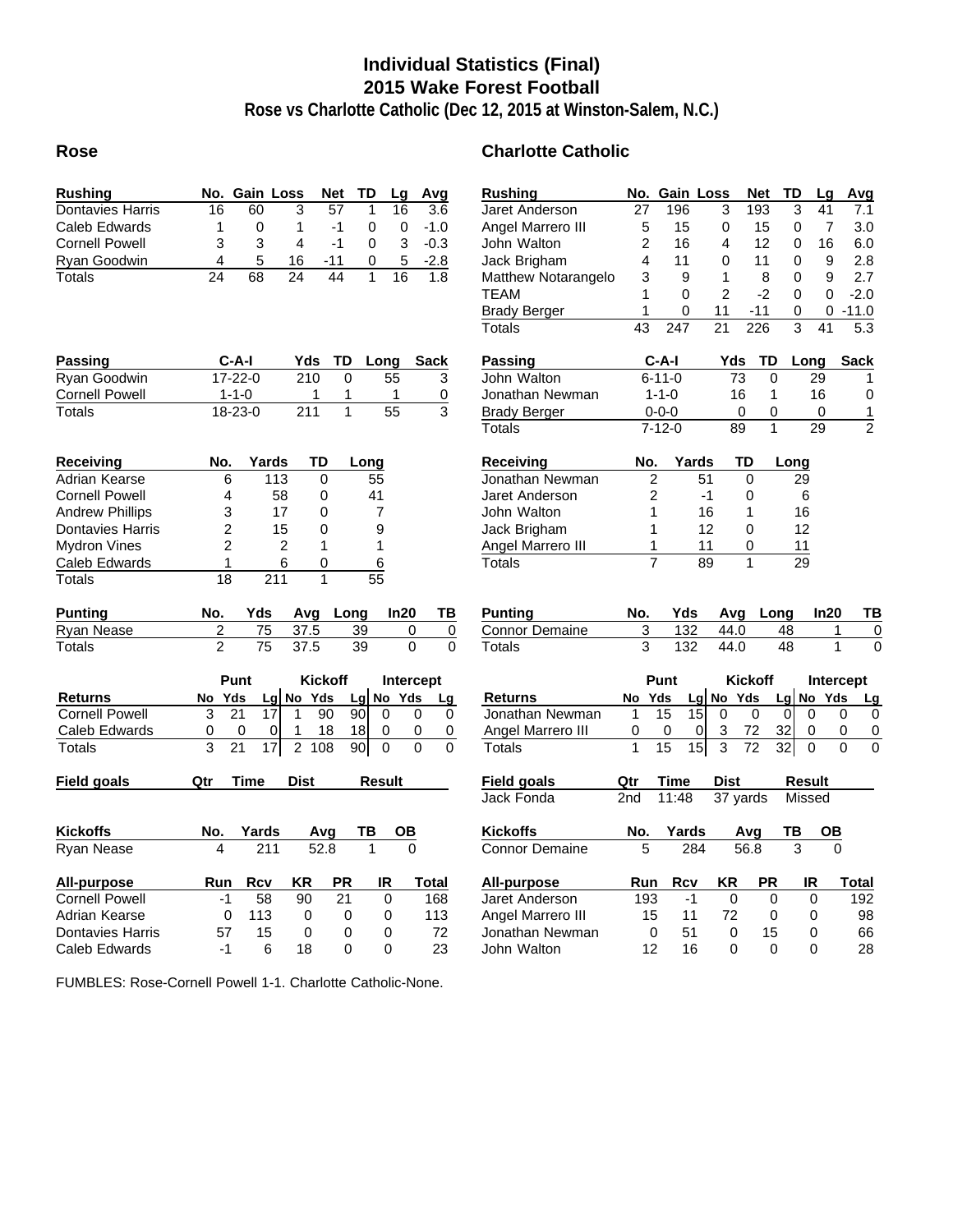# **Defensive Statistics (Final) 2015 Wake Forest Football**

|                | ## Rose                            | Solo                    | Ast             |                         | <b>Total Sacks-Yds</b>   | <b>TFL-Yds</b>           | <b>FF</b>                | FR-Yds                   | Int-Yds                  | <b>BrUp</b>                  | <b>Blks</b>              | QBH            |
|----------------|------------------------------------|-------------------------|-----------------|-------------------------|--------------------------|--------------------------|--------------------------|--------------------------|--------------------------|------------------------------|--------------------------|----------------|
|                | 40 Alex Nease                      | 4                       | 6               | 10                      |                          | $1.0 - 2$                | $\overline{\phantom{a}}$ |                          |                          |                              |                          |                |
|                | 53 Asigian Pilgreen                | 4                       | 5               | $\boldsymbol{9}$        | ÷.                       | $1.0 - 1$                | $\overline{a}$           |                          |                          | $\overline{a}$               |                          |                |
| 5              | Josh Young                         | 3                       | 6               | 9                       | ä,                       | $0.5 - 1$                |                          |                          |                          |                              |                          |                |
|                | 20 Darius Phillips                 | $\overline{\mathbf{4}}$ | $\overline{4}$  | 8                       | $\overline{a}$           | $\mathbf{r}$             | $\overline{a}$           |                          |                          | 2                            |                          |                |
|                | 50 Jalin Williams                  | $\overline{c}$          | $\overline{c}$  | $\overline{\mathbf{4}}$ | $1.0 - 11$               | $1.0 - 11$               | $\blacksquare$           | $\overline{a}$           | $\overline{\phantom{a}}$ | $\blacksquare$               | $\blacksquare$           |                |
|                | 72 Rakymn Chapman                  | $\mathbf{1}$            | 3               | $\sqrt{4}$              | ÷,                       | $\overline{a}$           | $\overline{\phantom{a}}$ |                          |                          | $\overline{\phantom{a}}$     |                          |                |
| $\overline{4}$ | Jair Phillips                      | $\overline{2}$          | $\mathbf{1}$    | 3                       | $\mathbf{r}$             | $\blacksquare$           | $\sim$                   | $\sim$                   | $\overline{\phantom{a}}$ | $\blacksquare$               | $\overline{a}$           |                |
|                | 71 J-Brian Moore                   | $\mathbf{1}$            | $\overline{2}$  | $\mathbf{3}$            | $1.0 - 4$                | $1.0 - 4$                | $\overline{\phantom{a}}$ |                          |                          | $\qquad \qquad \blacksquare$ |                          |                |
|                | 24 Quadai Ward                     | 0                       | 3               | $\mathbf{3}$            | $\mathbf{r}$             |                          | $\blacksquare$           | $\sim$                   | ÷                        | $\blacksquare$               | $\blacksquare$           |                |
| 3              | <b>Cornell Powell</b>              | $\overline{2}$          | $\overline{0}$  | $\overline{2}$          | $\blacksquare$           |                          |                          |                          |                          |                              |                          |                |
|                | 34 Marcus Booth                    | 1                       | 1               | $\overline{c}$          | $\blacksquare$           | $0.5 - 0$                | $\blacksquare$           | $\blacksquare$           |                          | $\blacksquare$               | $\blacksquare$           |                |
|                | 25 Jordan Harris                   | $\mathbf{1}$            | $\mathbf{1}$    | $\overline{2}$          |                          | ÷,                       | $\overline{\phantom{a}}$ |                          |                          |                              |                          |                |
|                | 44 Michael Hickner                 | 1                       | $\mathbf{1}$    | $\overline{2}$          | $\overline{a}$           | $1.0 - 7$                | $\mathbf{r}$             | $\overline{a}$           |                          | ÷,                           | $\overline{a}$           |                |
|                | 43 Isaiah Antis                    | $\overline{0}$          | $\overline{2}$  | $\overline{2}$          | $\frac{1}{2}$            | $\overline{\phantom{a}}$ | $\blacksquare$           | $\overline{a}$           | $\overline{\phantom{a}}$ | $\overline{\phantom{a}}$     | ٠                        |                |
|                | 75 Tyshann Barrett                 | 1                       | 0               | 1                       | L.                       |                          | $\blacksquare$           |                          |                          | $\blacksquare$               | $\blacksquare$           |                |
|                | 78 Charles Fletcher                | 0                       | $\mathbf{1}$    | $\mathbf{1}$            | $\overline{a}$           |                          | $\overline{a}$           |                          |                          | $\blacksquare$               |                          |                |
|                | 95 Shemar Baker                    | 0                       | $\mathbf{1}$    | 1                       | $\mathbf{r}$             |                          | $\blacksquare$           |                          |                          | $\blacksquare$               | $\overline{\phantom{a}}$ |                |
|                | 33 Evan Marr                       | $\overline{0}$          | $\mathbf{1}$    | $\mathbf{1}$            | $\sim$                   | $\overline{a}$           | $\overline{a}$           | $\overline{a}$           |                          | $\blacksquare$               |                          |                |
|                | 13 Shauntrel Hawkins               | 0                       | $\mathbf{1}$    | 1                       |                          |                          |                          |                          |                          |                              |                          |                |
|                | 80 Kaylan Chestnut                 | 0                       | $\mathbf{1}$    | $\mathbf{1}$            |                          |                          | $\overline{\phantom{a}}$ |                          |                          | $\blacksquare$               |                          |                |
|                |                                    |                         |                 |                         |                          |                          |                          |                          |                          |                              |                          |                |
|                | <b>Totals</b>                      | 27                      | $\overline{42}$ | $\overline{69}$         | $2.0 - 15$               | $6.0 - 26$               | $\Omega$                 | $0 - 0$                  | $0 - 0$                  | $\overline{2}$               | $\mathbf 0$              | $\overline{0}$ |
|                |                                    |                         |                 |                         |                          |                          |                          |                          |                          |                              |                          |                |
|                | ## Charlotte Catholic              | Solo                    | Ast             | Total                   | Sacks-Yds                | <b>TFL-Yds</b>           | FF                       | FR-Yds                   | Int-Yds                  | <b>BrUp</b>                  | <b>Blks</b>              | QBH            |
|                | 12 Alexander Gagnon                | 4                       | 8               | 12                      |                          |                          |                          |                          |                          |                              |                          |                |
|                | 54 Greyson Krone                   | 3                       | $\,6$           | $\boldsymbol{9}$        | $\overline{\phantom{a}}$ | $0.5 - 0$                | $\blacksquare$           |                          |                          | $\overline{\phantom{a}}$     |                          |                |
| 6              | <b>Connor Miller</b>               | 3                       | 5               | 8                       | $1.5 - 7$                | $2.5 - 9$                | $\blacksquare$           | $\overline{a}$           |                          | $\mathbf{r}$                 | $\blacksquare$           | 1              |
|                | 82 John Brandt                     | $\overline{2}$          | $\overline{4}$  | 6                       | $1.0 - 8$                | $1.0 - 8$                | $\overline{a}$           | $\overline{a}$           |                          | ÷.                           | $\overline{\phantom{a}}$ |                |
| 5              | Matt White                         | 4                       | $\mathbf{1}$    | 5                       | ÷,                       | $1.0 - 4$                |                          |                          |                          |                              |                          |                |
|                | 80 Constant Mangongo               | $\mathbf{1}$            | $\overline{4}$  | 5                       | $\overline{\phantom{a}}$ | $1.0 - 1$                | $\overline{\phantom{a}}$ |                          |                          |                              |                          |                |
|                | 41 Ian Baker                       | 1                       | $\overline{c}$  | 3                       | ä,                       | $\blacksquare$           | $\blacksquare$           |                          |                          | $\blacksquare$               | $\overline{\phantom{a}}$ |                |
|                | 31 Andrew Brouse                   | $\mathbf{1}$            | $\overline{2}$  | $\mathbf{3}$            | $\blacksquare$           | $\overline{\phantom{a}}$ | $\blacksquare$           |                          |                          | $\overline{\phantom{a}}$     |                          |                |
| $\overline{4}$ | Benjamin Brodowicz                 | $\mathbf{1}$            | $\mathbf{1}$    | $\overline{c}$          | $\overline{a}$           | $\blacksquare$           | $\blacksquare$           | $\overline{a}$           |                          | $\blacksquare$               | $\overline{\phantom{a}}$ |                |
|                | 85 Owen Hall                       | $\overline{0}$          | $\overline{2}$  | $\overline{2}$          | $0.5 - 1$                | $1.0 - 2$                | $\overline{\phantom{a}}$ |                          |                          | $\blacksquare$               | $\blacksquare$           |                |
|                | 27 James Hurney                    | 1                       | 0               | 1                       | $\mathbf{r}$             | $\blacksquare$           | $\blacksquare$           | $\sim$                   | $\blacksquare$           | 1                            | $\blacksquare$           |                |
|                | 65 Trey Lagaly                     | $\mathbf{1}$            | $\overline{0}$  | $\mathbf{1}$            | $\overline{\phantom{m}}$ |                          | $\overline{\phantom{a}}$ |                          |                          | $\overline{\phantom{a}}$     | $\blacksquare$           |                |
|                | 45 Ari Rodriguez                   | 0                       | $\mathbf{1}$    | $\mathbf{1}$            | $\mathbf{r}$             | $\blacksquare$           | $\blacksquare$           | $\overline{\phantom{a}}$ | $\overline{a}$           | $\blacksquare$               | $\blacksquare$           |                |
|                | 42 Chase Foley                     | $\overline{0}$          | $\mathbf{1}$    | $\mathbf{1}$            | $\overline{a}$           |                          | $\blacksquare$           | $1 - 0$                  |                          | $\blacksquare$               |                          |                |
|                | 22 Robert Dumser                   | 0                       | $\mathbf{1}$    | 1                       | $\overline{a}$           |                          | $\blacksquare$           | $\overline{\phantom{a}}$ |                          | ÷,                           | $\blacksquare$           |                |
|                | 25 Dom Amico                       | 0                       | $\mathbf{1}$    | $\mathbf{1}$            | $\overline{\phantom{0}}$ |                          |                          |                          |                          | $\mathbf{1}$                 |                          |                |
|                | 28 Robert McCrary<br><b>Totals</b> | 0<br>$\overline{22}$    | 1<br>40         | 1<br>62                 | $3.0 - 16$               | $7.0 - 24$               | $\overline{0}$           | $1-0$                    | $0 - 0$                  | $\overline{2}$               | $\Omega$                 | $\mathbf{1}$   |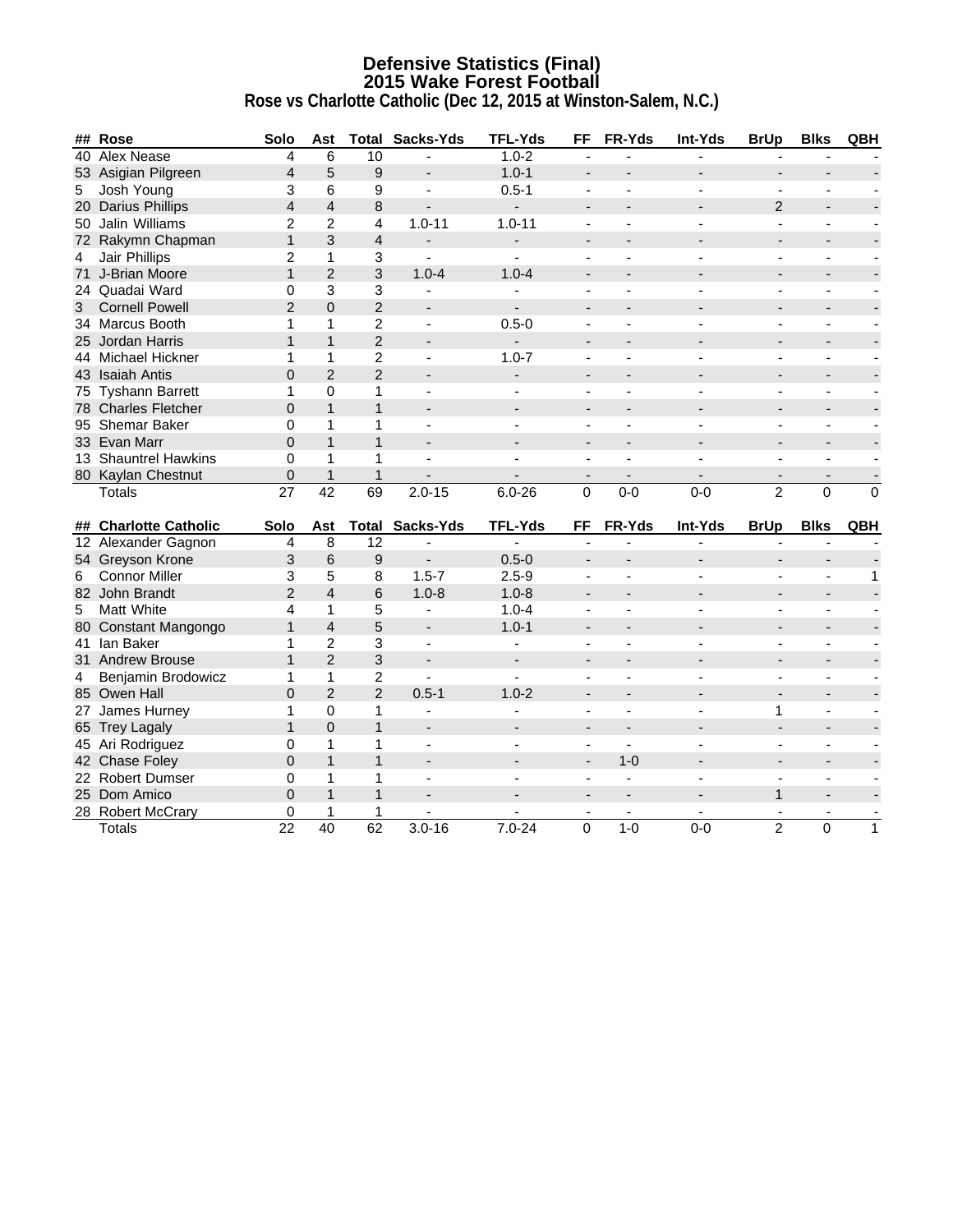# **Drive Chart (By Team) (Final) 2015 Wake Forest Football**

|             |                 |                 | <b>Drive Started</b> |                 |                 | <b>Drive Ended</b> | <b>Consumed</b>          |                                      |          |
|-------------|-----------------|-----------------|----------------------|-----------------|-----------------|--------------------|--------------------------|--------------------------------------|----------|
| Team        | Qtr             | <b>Spot</b>     | Time                 | <b>Obtained</b> | <b>Spot</b>     | Time               | <b>How lost</b>          | Yds<br><b>PI</b><br>$\blacksquare$   | TOP      |
| <b>ROSE</b> | 1st             | W40             | 12:00                | Possession      | W40             | 11:48              | Kickoff                  | 0<br>- 0                             | 0:12     |
| <b>ROSE</b> |                 | <b>R00</b>      | 11:48                | <b>Kickoff</b>  | <b>R00</b>      | 11:48              | <i><b>*TOUCHDOWN</b></i> | $\Omega$<br>$-0$                     | 0:00     |
| <b>ROSE</b> |                 | W17             | 00:00                | Punt            | W16             | 08:56              | Fumble                   | (1)<br>0                             | 0:00     |
| <b>ROSE</b> |                 | W24             | 08:35                | Kickoff         | W27             | 06:47              | Punt                     | $4 - 3$                              | 1:48     |
| <b>ROSE</b> |                 | W20             | 05:04                | Kickoff         | W <sub>16</sub> | 03:30              | Punt                     | 3<br>(4)<br>٠                        | 1:34     |
| <b>ROSE</b> | 2 <sub>nd</sub> | W20             | 11:48                | Missed FG       | IR00            | 06:04              | *TOUCHDOWN               | 11<br>80<br>$\blacksquare$           | 5:44     |
| <b>ROSE</b> |                 | W <sub>23</sub> | 02:51                | Punt            | W35             | 00:00              | End of half              | 12<br>5.<br>$\blacksquare$           | 2:51     |
| <b>ROSE</b> | 3rd             | W20             | 06:25                | Kickoff         | IR00            | 03:28              | *TOUCHDOWN               | -80<br>6<br>$\sim$                   | $2:57$ . |
| <b>ROSE</b> |                 | W24             | 01:26                | Punt            | <b>R05</b>      | 08:59              | Downs                    | 10<br>- 71                           | $4:27$ . |
| <b>ROSE</b> | 4th             | W22             | 05:35                | Downs           | W31             | 03:56              | Downs                    | $4 - 9$                              | 1:39     |
| <b>ROSE</b> |                 | W20             | 00:50                | Kickoff         | W14             | 00:22              | Downs                    | (6)<br>4<br>$\overline{\phantom{a}}$ | 0:28     |

|                        | 1st     | 2nd     | 3rd   | 4th             | 1st     | 2nd             |                 |
|------------------------|---------|---------|-------|-----------------|---------|-----------------|-----------------|
| Rose                   | Qtr     | Qtr     | Qtr   | Qtr             | Half    | Half            | Total           |
| Time of possession     | 03:40   | 08:35   | 04:23 | 05:08           | 12:15   | 09:31           | 21:46           |
| 3rd down conversions   | $0 - 2$ | $2 - 3$ | 1-1   | 0-4             | $2 - 5$ | $1 - 5$         | $3-10$          |
| Average field position | W28     | W21     | W22   | W <sub>21</sub> | W25     | W <sub>21</sub> | W <sub>23</sub> |
| 4th down conversions   | 0-0     | 1-1     | 0-0   | $1 - 4$         | 1-1     | $1 - 4$         | $2 - 5$         |

|             |                 |                 |       | <b>Drive Started</b> |                 | <b>Drive Ended</b> | <b>Consumed</b>          |                                    |          |
|-------------|-----------------|-----------------|-------|----------------------|-----------------|--------------------|--------------------------|------------------------------------|----------|
| Team        | Qtr             | Spot            | Time  | <b>Obtained</b>      | <b>Spot</b>     | Time               | <b>How lost</b>          | Yds<br><b>PI</b><br>$\blacksquare$ | TOP      |
| <b>CHAR</b> | 1st             | R <sub>25</sub> | 11:42 | Kickoff              | R44             | 08:56              | Punt                     | 19<br>5.<br>$\sim$                 | 2:46     |
| <b>CHAR</b> |                 | W16             | 08:56 | Fumble               | W <sub>00</sub> | 08:41              | *TOUCHDOWN               | $2 - 16$                           | $0:15$ . |
| <b>CHAR</b> |                 | W48             | 06:47 | Punt                 | W00             | 05:04              | *TOUCHDOWN               | 48<br>4<br>$\blacksquare$          | 1:43     |
| <b>CHAR</b> |                 | R45             | 03:30 | Punt                 | W <sub>21</sub> | 11:48              | Missed FG                | 9<br>$-34$                         | 3:42     |
| <b>CHAR</b> | 2 <sub>nd</sub> | R <sub>20</sub> | 06:04 | Kickoff              | IR37            | 02:51              | Punt                     | 17<br>$\sim$                       | 3:13     |
| <b>CHAR</b> | 3rd             | R33             | 11:55 | Kickoff              | W <sub>00</sub> | 06:25              | <i><b>*TOUCHDOWN</b></i> | 67<br>11<br>۰.                     | 5:30.    |
| <b>CHAR</b> |                 | R43             | 03:21 | Kickoff              | R35             | 01:26              | Punt                     | (8)<br>3<br>٠                      | 1:55     |
| <b>CHAR</b> | 4th             | <b>R05</b>      | 08:59 | Downs                | W22             | 05:35              | Downs                    | $-73$<br>8                         | $3:24$ . |
| <b>CHAR</b> |                 | W31             | 03:56 | Downs                | W00             | 00:50              | *TOUCHDOWN               | - 31<br>6                          | 3:06     |
| <b>CHAR</b> |                 | W14             | 00:22 | Downs                | W <sub>16</sub> | 00:00              | End of half              | (2)<br>$\overline{\phantom{a}}$    | $0:22$ . |

|                           | 1st     | 2nd             | 3rd     | 4th     | 1st     | 2nd     |          |
|---------------------------|---------|-----------------|---------|---------|---------|---------|----------|
| <b>Charlotte Catholic</b> | Qtr     | Qtr             | Qtr     | Qtr     | Half    | Half    | Total    |
| Time of possession        | 08:20   | 03:25           | 07:37   | 06:52   | 11:45   | 14:29   | 26:14    |
| 3rd down conversions      | $1 - 2$ | 1-3             | $2 - 3$ | $0 - 2$ | $2 - 5$ | $2 - 5$ | $4 - 10$ |
| Average field position    | W49     | R <sub>20</sub> | R38     | W47     | R45     | R47     | R46      |
| 4th down conversions      | 0-0     | 0-0             | 0-0     | $1 - 2$ | $0 - 0$ | $1 - 2$ | $1 - 2$  |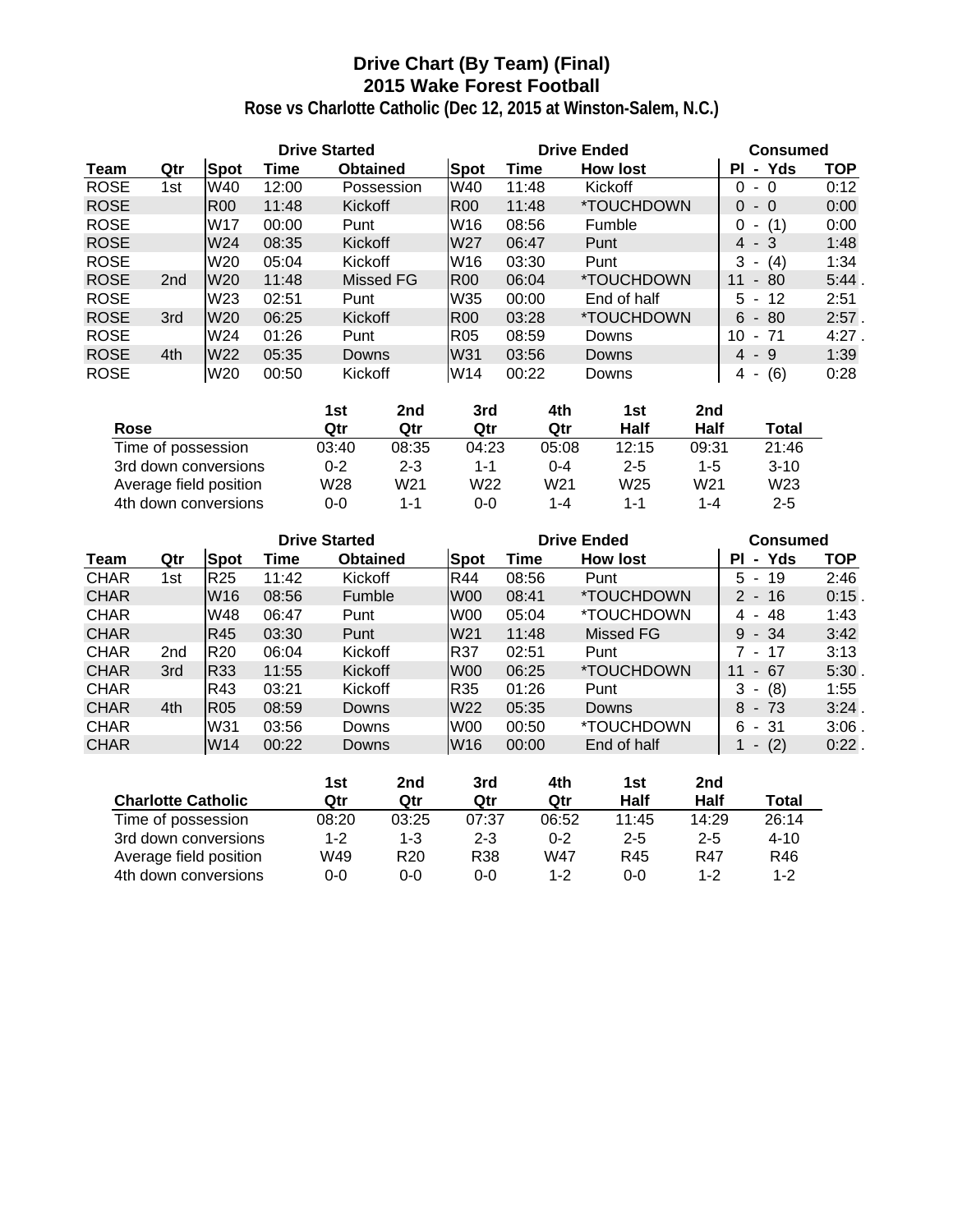# **Drive Chart (By Quarter) (Final) 2015 Wake Forest Football**

|             |                 |                 | <b>Drive Started</b> |                 |                 | <b>Drive Ended</b> | <b>Consumed</b> |                                        |            |
|-------------|-----------------|-----------------|----------------------|-----------------|-----------------|--------------------|-----------------|----------------------------------------|------------|
| <b>Team</b> | Qtr             | <b>Spot</b>     | <b>Time</b>          | <b>Obtained</b> | Spot            | Time               | <b>How lost</b> | Yds<br>ΡI<br>$\blacksquare$            | <b>TOP</b> |
| <b>ROSE</b> | 1st             | W40             | 12:00                | Possession      | W40             | 11:48              | Kickoff         | $-0$<br>$\Omega$                       | 0:12       |
| <b>ROSE</b> |                 | <b>R00</b>      | 11:48                | Kickoff         | <b>R00</b>      | 11:48              | *TOUCHDOWN      | $\overline{0}$<br>$-0$                 | 0:00       |
| <b>CHAR</b> |                 | R <sub>25</sub> | 11:42                | Kickoff         | R44             | 08:56              | Punt            | 5<br>19<br>$\blacksquare$              | 2:46       |
| <b>ROSE</b> |                 | W17             | 00:00                | Punt            | W <sub>16</sub> | 08:56              | Fumble          | $0 - (1)$                              | 0:00       |
| <b>CHAR</b> |                 | W16             | 08:56                | Fumble          | W00             | 08:41              | *TOUCHDOWN      | $\overline{2}$<br>16<br>$\blacksquare$ | $0:15$ .   |
| <b>ROSE</b> |                 | W24             | 08:35                | Kickoff         | W27             | 06:47              | Punt            | 4 - 3                                  | 1:48       |
| <b>CHAR</b> |                 | W48             | 06:47                | Punt            | W00             | 05:04              | *TOUCHDOWN      | 4 - 48                                 | 1:43       |
| <b>ROSE</b> |                 | W20             | 05:04                | Kickoff         | W16             | 03:30              | Punt            | $3 - (4)$                              | 1:34       |
| <b>CHAR</b> |                 | R45             | 03:30                | Punt            | W21             | 11:48              | Missed FG       | 9<br>- 34                              | 3:42       |
| <b>ROSE</b> | 2 <sub>nd</sub> | W20             | 11:48                | Missed FG       | <b>R00</b>      | 06:04              | *TOUCHDOWN      | 11<br>$-80$                            | 5:44.      |
| <b>CHAR</b> |                 | R <sub>20</sub> | 06:04                | Kickoff         | R37             | 02:51              | Punt            | 7 -<br>17                              | 3:13       |
| <b>ROSE</b> |                 | W23             | 02:51                | Punt            | W35             | 00:00              | End of half     | $5 - 12$                               | 2:51       |
| <b>CHAR</b> | 3rd             | R33             | 11:55                | Kickoff         | W00             | 06:25              | *TOUCHDOWN      | 67<br>11<br>$\blacksquare$             | 5:30.      |
| <b>ROSE</b> |                 | W <sub>20</sub> | 06:25                | Kickoff         | <b>R00</b>      | 03:28              | *TOUCHDOWN      | 6<br>80<br>$\overline{\phantom{a}}$    | 2:57.      |
| <b>CHAR</b> |                 | R43             | 03:21                | Kickoff         | R35             | 01:26              | Punt            | 3<br>$- (8)$                           | 1:55       |
| <b>ROSE</b> |                 | W24             | 01:26                | Punt            | <b>R05</b>      | 08:59              | Downs           | 10<br>$-71$                            | 4:27.      |
| <b>CHAR</b> | 4th             | R <sub>05</sub> | 08:59                | Downs           | W22             | 05:35              | Downs           | 8<br>- 73                              | 3:24.      |
| <b>ROSE</b> |                 | W22             | 05:35                | Downs           | W31             | 03:56              | Downs           | $4 - 9$                                | 1:39       |
| <b>CHAR</b> |                 | W31             | 03:56                | Downs           | W00             | 00:50              | *TOUCHDOWN      | 6<br>31<br>$\sim$                      | $3:06$ .   |
| <b>ROSE</b> |                 | W20             | 00:50                | Kickoff         | W14             | 00:22              | Downs           | (6)<br>4 -                             | 0:28       |
| <b>CHAR</b> |                 | W14             | 00:22                | Downs           | W16             | 00:00              | End of half     | (2)<br>1 -                             | $0:22$ .   |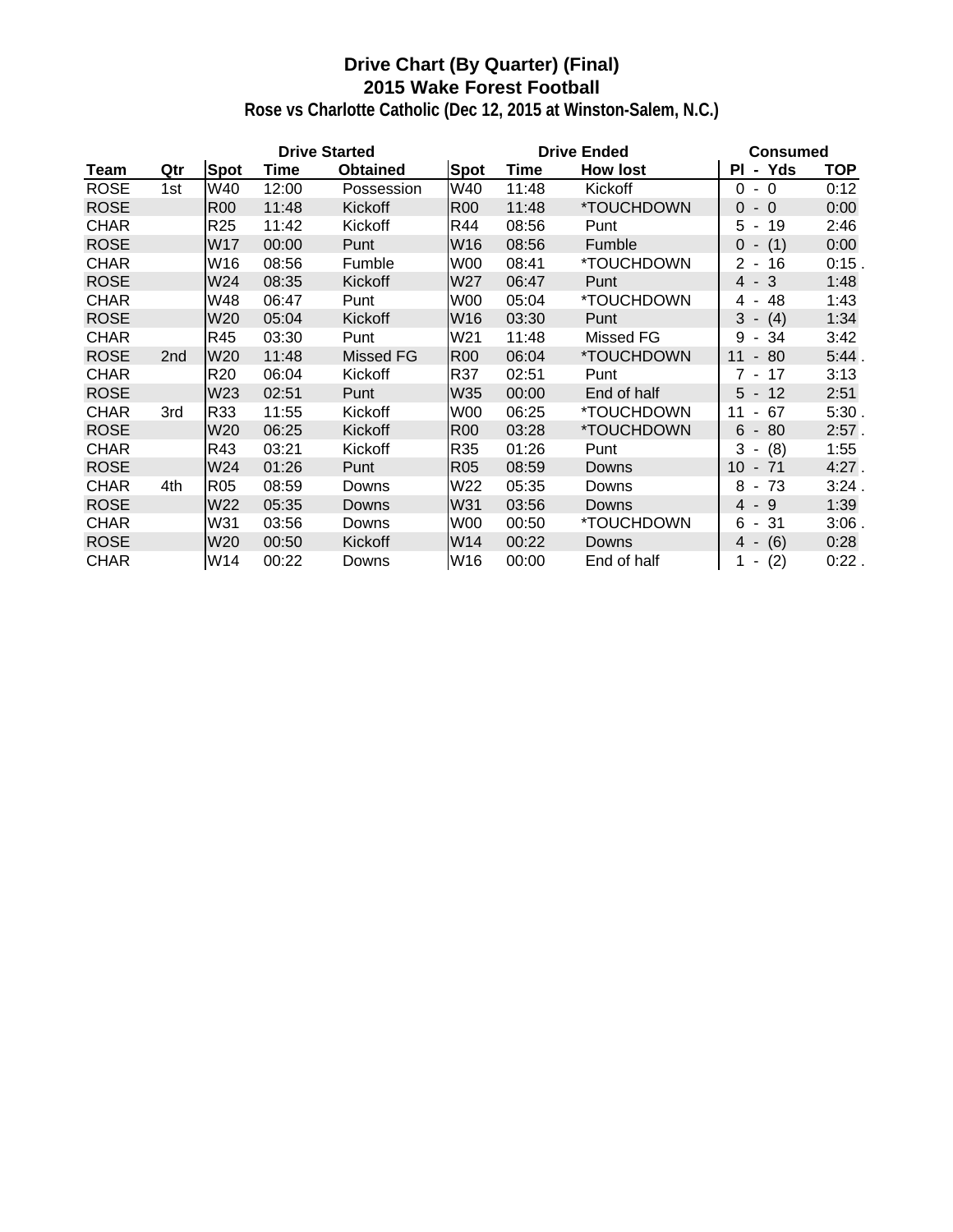# **Play-by-Play Summary (1st quarter)**

| J.H. Rose captains: 3, 5, 65, 72<br>Charlotte Catholic captains: 6, 14                                                                                           |                |
|------------------------------------------------------------------------------------------------------------------------------------------------------------------|----------------|
| J.H. Rose wins the toss, elects to receive                                                                                                                       |                |
| 1-10 Rose 40<br>Change of possession, CHAR ball on CHAR40, 1st and 10.                                                                                           |                |
| 0 plays, 0 yards, $0.12$                                                                                                                                         |                |
| Demaine, C kickoff 50 yards to the ROSE10, Powell, C return 90 yards to the CHAR0,                                                                               |                |
| TOUCHDOWN, clock 11:48.<br>Nease, R kick attempt good.                                                                                                           |                |
| 1-G<br>Char <sub>03</sub><br>Rose 7, Charlotte Catholic 0                                                                                                        |                |
| Nease, R kickoff 55 yards to the CHAR5, Marrero III, A return 20 yards to the CHAR25                                                                             |                |
| (Hawkins, S; Antis, I).                                                                                                                                          |                |
| <b>CHARLOTTE CATHOLIC drive start at 11:42.</b>                                                                                                                  |                |
| Anderson, J rush for loss of 1 yard to the CHAR24 (Young, J; Booth, M).<br>1-10 Char 25                                                                          |                |
| Char 24<br>Marrero III, A rush for 7 yards to the CHAR31, out-of-bounds (Phillips, D).<br>$2 - 11$                                                               |                |
| Char 31<br>PENALTY ROSE encroachment 5 yards to the CHAR36, 1ST DOWN CHAR.<br>$3 - 4$                                                                            | X1             |
| 1-10 Char 36<br>Anderson, J rush for 7 yards to the CHAR43 (Pilgreen, A; Young, J).<br>Char 43<br>Brigham, J rush for no gain to the CHAR43 (Nease, A).<br>$2-3$ |                |
| $3-3$<br>Char 43<br>Anderson, J rush for 1 yard to the CHAR44 (Pilgreen, A; Williams, Ja).                                                                       |                |
| 4-2<br>Char 44<br>Demaine, C punt 39 yards to the ROSE17, Powell, C return 0 yards to the ROSE17, fumble by                                                      |                |
| Powell, C recovered by CHAR Foley, C at ROSE16.                                                                                                                  |                |
| 5 plays, 19 yards, 2:46                                                                                                                                          |                |
| <b>CHARLOTTE CATHOLIC drive start at 08:56.</b>                                                                                                                  |                |
| 1-10 Rose 16<br>Walton, J pass incomplete to Fishbaugh, J.                                                                                                       |                |
| Newman, J pass complete to Walton, J for 16 yards to the ROSE0, 1ST DOWN CHAR, TOUCHDOWN,<br>2-10 Rose 16                                                        | P <sub>2</sub> |
| clock 08:41.                                                                                                                                                     |                |
| Fonda, J kick attempt good.<br>1-G<br>Rose 03<br><b>Charlotte Catholic 7, Rose 7</b>                                                                             |                |
| 2 plays, 16 yards, 0:21                                                                                                                                          |                |
| Demaine, C kickoff 54 yards to the ROSE6, Edwards, C return 18 yards to the ROSE24                                                                               |                |
| (Amico, D; Foley, C).                                                                                                                                            |                |
| ROSE drive start at 08:35.                                                                                                                                       |                |
| 1-10 Rose 24<br>Harris,D rush for 2 yards to the ROSE26 (Krone,G;Brandt,J).                                                                                      |                |
| Goodwin, R pass complete to Phillips, A for 6 yards to the ROSE32 (Gagnon, A; Dumser, R),<br>$2 - 8$<br>Rose 26                                                  |                |
| PENALTY ROSE holding 10 yards to the ROSE22.                                                                                                                     |                |
| Rose 22<br>2nd and 12.<br>2-12<br>2-12 Rose 22<br>Harris, D rush for 5 yards to the ROSE27 (Gagnon, A).                                                          |                |
| $3 - 7$<br>Rose 27<br>Goodwin, R pass incomplete to Vines, M.                                                                                                    |                |
| $4 - 7$<br>Nease, R punt 36 yards to the CHAR37, Newman, J return 15 yards to the ROSE48 (Harris, J).<br>Rose 27                                                 |                |
| 4 plays, 3 yards, 1:48                                                                                                                                           |                |
| <b>CHARLOTTE CATHOLIC drive start at 06:47.</b>                                                                                                                  |                |
| Anderson, J rush for 4 yards to the ROSE44 (Young, J).<br>1-10 Rose 48                                                                                           |                |
| Rose 44<br>Anderson, J rush for 11 yards to the ROSE33, 1ST DOWN CHAR (Nease, A; Ward, Q).<br>$2 - 6$                                                            | R <sub>3</sub> |
| Marrero III, A rush for 1 yard to the ROSE32 (Chapman, R).<br>1-10 Rose 33                                                                                       |                |
| Anderson, J rush for 32 yards to the ROSE0, 1ST DOWN CHAR, TOUCHDOWN, clock 05:04.<br>Rose 32<br>2-9                                                             | R4             |
| 1-G<br>Rose 03<br>Fonda, J kick attempt failed.<br><b>Charlotte Catholic 13, Rose 7</b>                                                                          |                |
| 4 plays, 48 yards, 1:43                                                                                                                                          |                |
| Demaine, C kickoff 60 yards to the ROSE0, touchback.                                                                                                             |                |
| ROSE drive start at 05:04.                                                                                                                                       |                |
| 1-10 Rose 20<br>Harris, D rush for loss of 1 yard to the ROSE19 (Miller, C; Mangongo, C).                                                                        |                |
| Goodwin, R sacked for loss of 3 yards to the ROSE16 (Miller, C; Hall, O).<br>2-11<br>Rose 19                                                                     |                |
| Rose 16<br>Goodwin, R pass incomplete to Powell, C, QB hurry by Miller, C.<br>3-14                                                                               |                |
| Nease, R punt 39 yards to the CHAR45, downed.<br>4-14<br>Rose 16                                                                                                 |                |
| 3 plays, minus 4 yards, 1:34                                                                                                                                     |                |
| <b>CHARLOTTE CATHOLIC drive start at 03:30.</b><br>1-10 Char 45<br>Marrero III, A rush for 1 yard to the CHAR46 (Pilgreen, A), PENALTY CHAR illegal block 15     |                |
| yards to the CHAR31.                                                                                                                                             |                |
| Char 31<br>1st and 24.<br>1-24                                                                                                                                   |                |
| $1 - 24$<br>Char 31<br>Walton, J pass complete to Brigham, J for 12 yards to the CHAR43.                                                                         |                |
| $2 - 12$<br>Char 43<br>Walton, J pass complete to Anderson, J for 6 yards to the CHAR49 (Phillips, J).                                                           |                |
| Walton, J pass complete to Anderson, J for 17 yards to the ROSE34 (Young, J; Nease, A),<br>3-6<br>Char 49                                                        |                |
| PENALTY CHAR illegal shift 5 yards to the CHAR44, NO PLAY.                                                                                                       |                |
| Char 44<br>Walton, J pass complete to Newman, J for 22 yards to the ROSE34, 1ST DOWN CHAR (Phillips, J).<br>$3 - 11$                                             | P <sub>5</sub> |
| $1 - 10$<br>Rose 34<br>Anderson, J rush for 10 yards to the ROSE24, 1ST DOWN CHAR (Phillips, D; Nease, A).                                                       | R <sub>6</sub> |
| Rose 24<br>$1 - 10$<br>Timeout Rose, clock 00:54.<br>Anderson, J rush for 2 yards to the ROSE22 (Young, J; Fletcher, C).<br>$1 - 10$<br>Rose 24                  |                |
| Anderson, J rush for 1 yard to the ROSE21 (Moore, J; Nease, A).<br>2-8<br>Rose 22                                                                                |                |
| END OF 1st QUARTER: Charlotte Catholic 13, Rose 7                                                                                                                |                |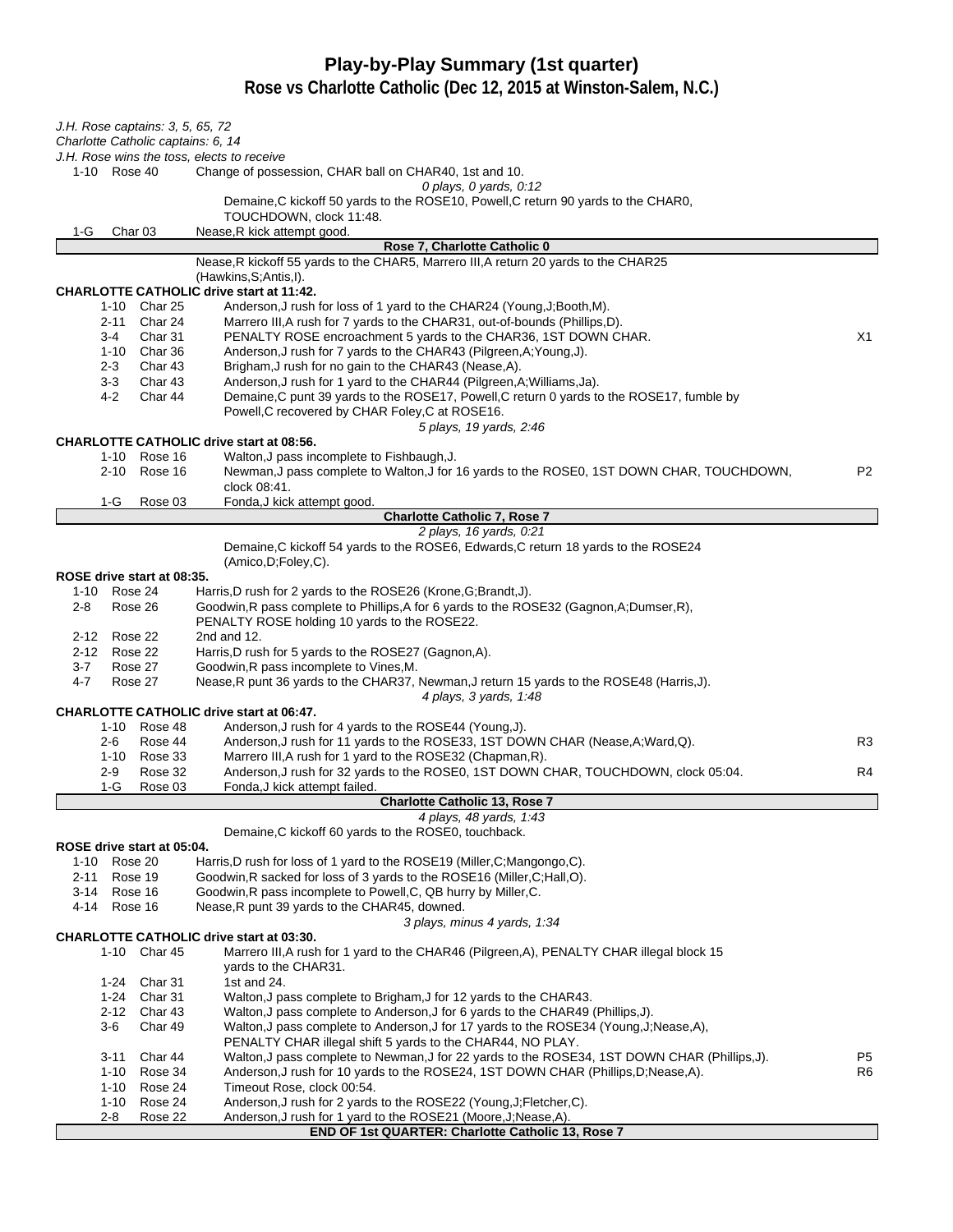# **Play-by-Play Summary (1st quarter)**

|                           |       | Time  |  | 1st Downs |   |         | Conversions |                |                  |                  |
|---------------------------|-------|-------|--|-----------|---|---------|-------------|----------------|------------------|------------------|
| <b>Quarter Summary</b>    | Score | Poss  |  |           |   | 3rd     | 4th         | <b>Rushing</b> | Passing          | <b>Penalties</b> |
| Rose                      |       | 03:34 |  |           |   | $0 - 2$ | $0 - 0$     | 4-3            | 1-3-0-6          | $2 - 15$         |
| <b>Charlotte Catholic</b> |       | 08:20 |  |           | ี | $0 - 1$ | $0 - 0$     | 13-76          | $4 - 5 - 0 - 56$ | 2-20             |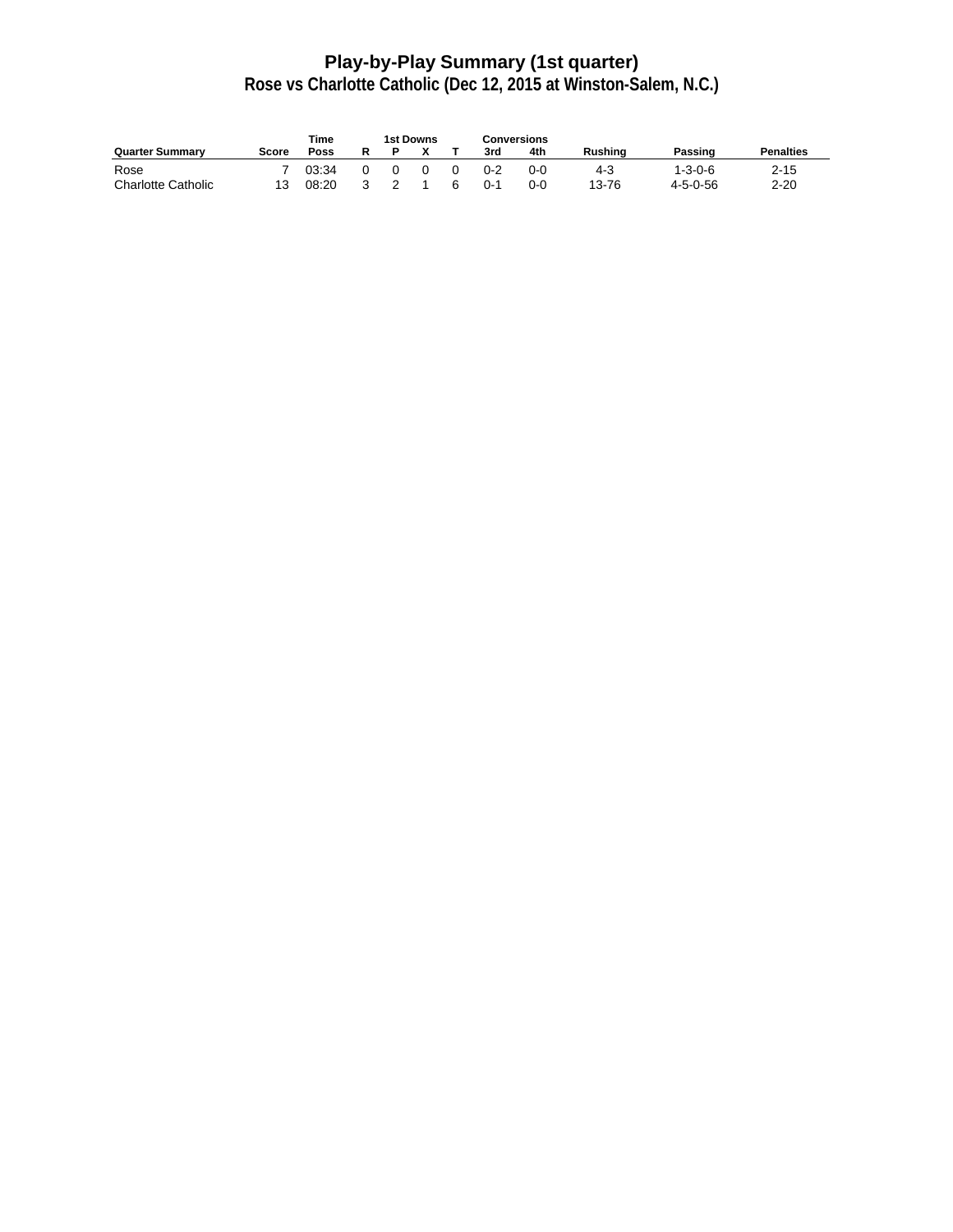#### **Quickie Statistics (1st quarter)**

**Rose vs Charlotte Catholic (Dec 12, 2015 at Winston-Salem, N.C.)**

|                                  | <b>ROSE</b> | <b>CHAR</b> |
|----------------------------------|-------------|-------------|
| Score                            |             | 13          |
| <b>FIRST DOWNS</b>               | $\Omega$    | 6           |
| <b>RUSHES-YARDS (NET)</b>        | 4-3         | 13-76       |
| <b>PASSING YDS (NET)</b>         | 6           | 56          |
| Passes Att-Comp-Int              | $3 - 1 - 0$ | $5 - 4 - 0$ |
| <b>TOTAL OFFENSE PLAYS-YARDS</b> | $7-9$       | 18-132      |
| <b>Fumble Returns-Yards</b>      | $0-0$       | $0-0$       |
| <b>Punt Returns-Yards</b>        | $1 - 1$     | $1 - 15$    |
| Kickoff Returns-Yards            | $2 - 108$   | $1 - 20$    |
| Interception Returns-Yards       | $0 - 0$     | $0-0$       |
| Punts (Number-Avg)               | $2 - 37.5$  | $1 - 39.0$  |
| Fumbles-Lost                     | $1 - 1$     | $0 - 0$     |
| Penalties-Yards                  | $2 - 15$    | $2 - 20$    |
| <b>Possession Time</b>           | 03:34       | 08:20       |
| <b>Third-Down Conversions</b>    | $0$ of $2$  | 1 of $2$    |
| <b>Fourth-Down Conversions</b>   | $0$ of $0$  | $0$ of $0$  |

| <b>Rushing</b>          |             |                     | No. Gain Loss  |          | Net<br>TD           | Lq         | Avg         | <b>Rushing</b>                                                                  |         | No. Gain Loss |                | Net<br>TD                  | Lq             | Avg         |
|-------------------------|-------------|---------------------|----------------|----------|---------------------|------------|-------------|---------------------------------------------------------------------------------|---------|---------------|----------------|----------------------------|----------------|-------------|
| <b>Dontavies Harris</b> |             | 3                   | 7              |          | 6<br>0              | 5          | 2.0         | Jaret Anderson                                                                  | 9       | 68            | 1              | 67                         | 32             | 7.4         |
| Ryan Goodwin            |             | 1                   | 0              | 3        | $-3$<br>$\mathbf 0$ | $\Omega$   | $-3.0$      | Angel Marrero III                                                               | 3       | 9             | 0              | 9<br>0                     | $\overline{7}$ | 3.0         |
|                         |             |                     |                |          |                     |            |             | Jack Brigham                                                                    | 1       | $\Omega$      | $\Omega$       | $\Omega$<br>$\overline{0}$ | $\mathbf 0$    | 0.0         |
| Passing                 |             | $C-A-I$             |                | Yds      | TD                  | Long       | <b>Sack</b> | <b>Passing</b>                                                                  |         | $C-A-I$       | Yds            | TD<br>Long                 |                | <b>Sack</b> |
| Ryan Goodwin            |             | $1 - 3 - 0$         |                | 6        | $\Omega$            | 6          | 1           | John Walton                                                                     |         | $3 - 4 - 0$   | 40             | $\Omega$                   | 22             | $\mathbf 0$ |
|                         |             |                     |                |          |                     |            |             | Jonathan Newman                                                                 |         | $1 - 1 - 0$   | 16             | 1                          | 16             | 0           |
| Receiving               |             | No.                 | Yards          | TD       | Long                |            |             | Receiving                                                                       | No.     | Yards         | TD             | Long                       |                |             |
| <b>Andrew Phillips</b>  |             | 1                   | 6              | $\Omega$ | 6                   |            |             | Jonathan Newman                                                                 |         | 22            | $\Omega$       | 22                         |                |             |
|                         |             |                     |                |          |                     |            |             | John Walton                                                                     |         | 16            |                | 16                         |                |             |
|                         |             |                     |                |          |                     |            |             | Jack Brigham                                                                    | 1       | 12            | 0              | 12                         |                |             |
|                         |             |                     |                |          |                     |            |             | Jaret Anderson                                                                  | 1       | 6             | $\Omega$       | 6                          |                |             |
| <b>Punting</b>          |             | No.                 | Yds            | Avq      | Long                | In20       | ΤВ          | <b>Punting</b>                                                                  | No.     | Yds           | Avq            | Long                       | In20           | ΤВ          |
| <b>Ryan Nease</b>       |             | 2                   | 75             | 37.5     | 39                  | 0          | $\Omega$    | <b>Connor Demaine</b>                                                           |         | 39            | 39.0           | 39                         |                | $\Omega$    |
| <b>Punt Returns</b>     |             | No.                 | Yards          | TD       | Long                |            |             | <b>Punt Returns</b>                                                             | No.     | Yards         | <b>TD</b>      | Long                       |                |             |
| <b>Cornell Powell</b>   |             |                     | $-1$           | $\Omega$ | 0                   |            |             | Jonathan Newman                                                                 |         | 15            | $\Omega$       | 15                         |                |             |
| <b>Kick Returns</b>     |             | No.                 | Yards          | TD       | Long                |            |             | <b>Kick Returns</b>                                                             | No.     | Yards         | TD             | Long                       |                |             |
| Caleb Edwards           |             |                     | 18             | $\Omega$ | 18                  |            |             | Angel Marrero III                                                               |         | 20            | $\Omega$       | 20                         |                |             |
| <b>Cornell Powell</b>   |             |                     | 90             | 1        | 90                  |            |             |                                                                                 |         |               |                |                            |                |             |
| <b>Tackles</b>          |             | UA-A                | <b>Total</b>   |          | <b>Sacks</b>        | <b>TFL</b> |             | <b>Tackles</b>                                                                  | UA-A    | <b>Total</b>  |                | <b>Sacks</b>               | TFL            |             |
| Alex Nease              |             | $1 - 3$             | 4              |          | 0.0                 | 0.0        |             | Alexander Gagnon                                                                | $1 - 1$ |               | $\overline{2}$ | 0.0                        | 0.0            |             |
| Josh Young              |             | $1 - 3$             | 4              |          | 0.0                 | 0.5        |             | <b>Connor Miller</b>                                                            | $0 - 2$ |               | 2              | 0.5                        | 1.0            |             |
| Asigian Pilgreen        |             | $1 - 2$             | 3              |          | 0.0                 | 0.0        |             | <b>Robert Dumser</b>                                                            | $0 - 1$ |               | 1              | 0.0                        | 0.0            |             |
| Jair Phillips           |             | $2 - 0$             | $\overline{2}$ |          | 0.0                 | 0.0        |             | Dom Amico                                                                       | $0 - 1$ |               | $\mathbf 1$    | 0.0                        | 0.0            |             |
| Qtr                     | <b>Time</b> | <b>Scoring Play</b> |                |          |                     |            |             |                                                                                 |         |               |                |                            | $V-H$          |             |
| 1st                     | 11:48       |                     |                |          |                     |            |             | ROSE - Cornell Powell 90 yd kickoff return (Ryan Nease kick)                    |         |               |                |                            | $7 - 0$        |             |
|                         | 08:41       |                     |                |          |                     |            |             | CHAR - John Walton 16 yd pass from Jonathan Newman (Jack Fonda kick), 2-16 0:21 |         |               |                |                            | $7 - 7$        |             |
|                         | 05:04       |                     |                |          |                     |            |             | CHAR - Jaret Anderson 32 yd run (Jack Fonda kick failed), 4-48 1:43             |         |               |                |                            | $7 - 13$       |             |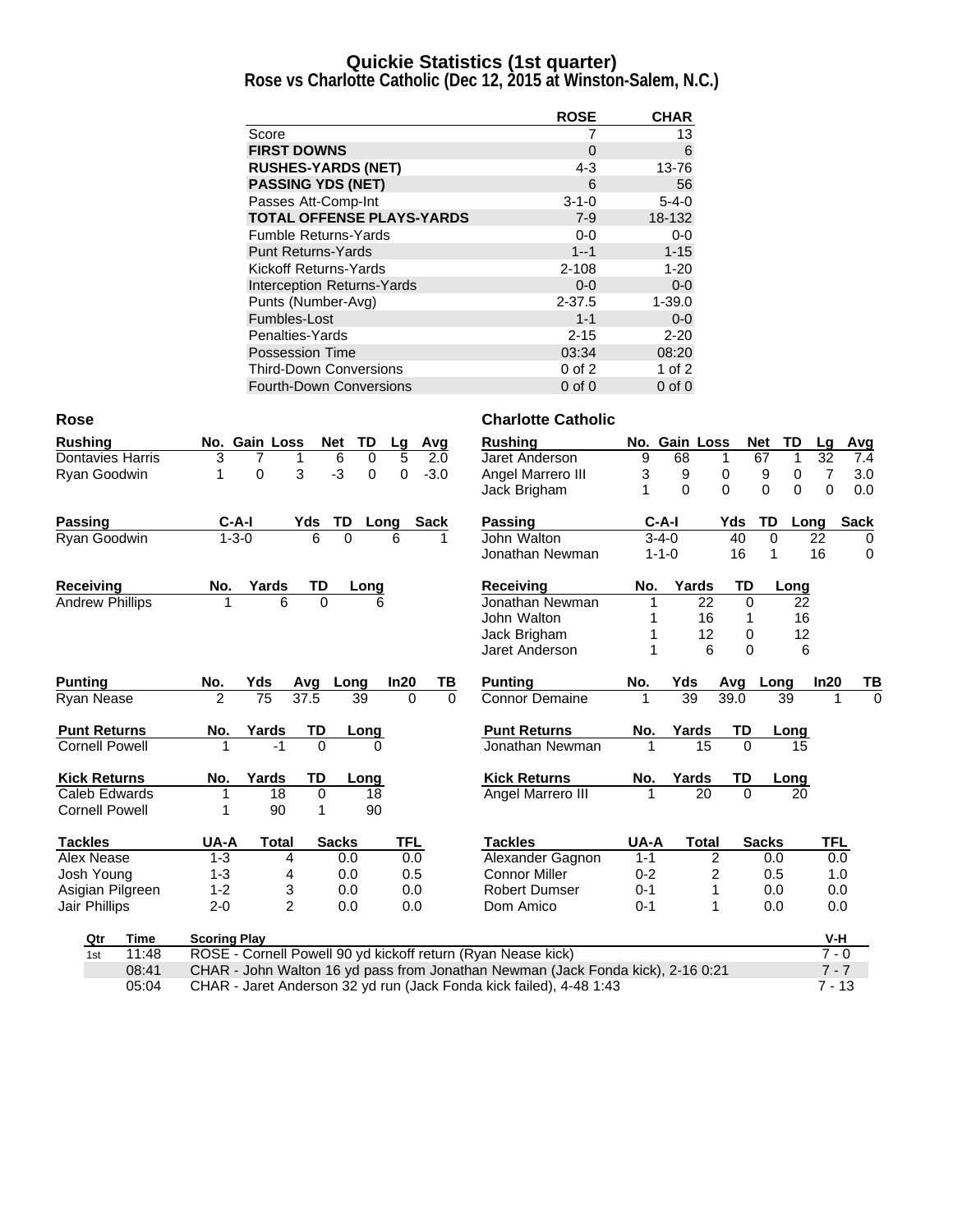#### **Play-by-Play Summary (2nd quarter)**

|                    | $3 - 7$<br>Rose 21                         | Start of 2nd quarter, clock 12:00.                                                                                                          |                |
|--------------------|--------------------------------------------|---------------------------------------------------------------------------------------------------------------------------------------------|----------------|
|                    | $3 - 7$<br>Rose 21                         | Walton, J pass incomplete to Brigham, J.                                                                                                    |                |
|                    | Rose 21<br>$4 - 7$                         | Fonda, J field goal attempt from 37 MISSED - wide left, spot at ROSE20, clock 11:48.                                                        |                |
|                    |                                            | 9 plays, 34 yards, 3:42                                                                                                                     |                |
|                    | ROSE drive start at 11:48.                 |                                                                                                                                             |                |
|                    | 1-10 Rose 20                               | Goodwin, R pass complete to Harris, D for 9 yards to the ROSE29 (Baker, I; Brandt, J).                                                      |                |
| $2 - 1$            | Rose 29                                    | Harris, D rush for 6 yards to the ROSE35, 1ST DOWN ROSE (Krone, G).                                                                         | R <sub>1</sub> |
|                    | 1-10 Rose 35                               | Goodwin, R pass complete to Kearse, A for 6 yards to the ROSE41 (Gagnon, A).                                                                |                |
| $2 - 4$            | Rose 41                                    | Goodwin, R pass complete to Kearse, A for 41 yards to the CHAR18, 1ST DOWN ROSE (White, M).                                                 | P <sub>2</sub> |
| $1 - 10$           | Char 18                                    | Harris, D rush for 2 yards to the CHAR16 (Krone, G; Miller, C).                                                                             |                |
| $2 - 8$<br>$3 - 2$ | Char 16                                    | Goodwin, R pass complete to Kearse, A for 6 yards to the CHAR10 (Gagnon, A; Krone, G).                                                      | P <sub>3</sub> |
|                    | Char 10<br>Char 04                         | Goodwin, R pass complete to Edwards, C for 6 yards to the CHAR4, 1ST DOWN ROSE (Brouse, A).                                                 |                |
| $1-G$<br>2-G       | Char <sub>02</sub>                         | Harris, D rush for 2 yards to the CHAR2 (Brandt, J; Mangongo, C).<br>Edwards, C rush for loss of 1 yard to the CHAR3 (Miller, C; Krone, G). |                |
| 3-G                | Char <sub>03</sub>                         | Goodwin, R pass complete to Kearse, A for 2 yards to the CHAR1 (Krone, G).                                                                  |                |
| 4-G                | Char <sub>01</sub>                         | Timeout Charlotte Catholic, clock 06:11.                                                                                                    |                |
| 4-G                | Char <sub>01</sub>                         | Powell, C pass complete to Vines, M for 1 yard to the CHAR0, TOUCHDOWN, clock 06:04.                                                        |                |
| 1-G                | Char <sub>03</sub>                         | Nease, R kick attempt good.                                                                                                                 |                |
|                    |                                            | Rose 14, Charlotte Catholic 13                                                                                                              |                |
|                    |                                            | 11 plays, 80 yards, 5:44                                                                                                                    |                |
|                    |                                            | Nease, R kickoff 60 yards to the CHAR0, touchback.                                                                                          |                |
|                    |                                            | <b>CHARLOTTE CATHOLIC drive start at 06:04.</b>                                                                                             |                |
|                    | 1-10 Char 20                               | Marrero III, A rush for 4 yards to the CHAR24 (Phillips, D; Chapman, R).                                                                    |                |
|                    | $2 - 6$<br>Char 24                         | Brigham, J rush for 1 yard to the CHAR25 (Powell, C).                                                                                       |                |
|                    | $3-5$<br>Char 25                           | Walton, J pass complete to Marrero III, A for 11 yards to the CHAR36, 1ST DOWN CHAR,                                                        | P7             |
|                    |                                            | out-of-bounds (Williams, Ja).                                                                                                               |                |
|                    | 1-10 Char 36                               | Walton, J rush for 16 yards to the ROSE48, 1ST DOWN CHAR, out-of-bounds (Phillips,D).                                                       | R <sub>8</sub> |
|                    | 1-10 Rose 48                               | Timeout Rose, clock 04:33.                                                                                                                  |                |
|                    | 1-10 Rose 48                               | Walton, J pass incomplete to Brigham, J (Phillips, D).                                                                                      |                |
|                    | 2-10 Rose 48                               | Walton, J sacked for loss of 4 yards to the CHAR48 (Moore, J).                                                                              |                |
|                    | 3-14 Char 48                               | Berger, B sacked for loss of 11 yards to the CHAR37 (Williams, Ja).                                                                         |                |
|                    | 4-25 Char 37                               | Demaine, C punt 45 yards to the ROSE18, Powell, C return 5 yards to the ROSE23 (Baker, I).                                                  |                |
|                    |                                            | 7 plays, 17 yards, 3:13                                                                                                                     |                |
|                    | ROSE drive start at 02:51.<br>1-10 Rose 23 | Powell, C rush for 3 yards to the ROSE26 (Gagnon, A).                                                                                       |                |
| $2 - 7$            | Rose 26                                    | Goodwin, R pass complete to Vines, M for 1 yard to the ROSE27 (White, M).                                                                   |                |
| $3-6$              | Rose 27                                    | PENALTY CHAR encroachment 5 yards to the ROSE32.                                                                                            |                |
| $3 - 1$            | Rose 32                                    | Harris, D rush for 2 yards to the ROSE34, 1ST DOWN ROSE (White, M).                                                                         | R4             |
| $1 - 10$           | Rose 34                                    | Goodwin, R pass complete to Powell, C for 6 yards to the ROSE40 (White, M; Mangongo, C).                                                    |                |
| $2 - 4$            | Rose 40                                    | Goodwin, R pass incomplete to Vines, M (Amico, D).                                                                                          |                |
| $3-4$              | Rose 40                                    | Timeout Rose, clock 00:19.                                                                                                                  |                |
| $3-4$              | Rose 40                                    | Powell, C pass complete to Phillips, A for 39 yards to the CHAR21 (Brodowicz, B; Brouse, A),                                                |                |
|                    |                                            | PENALTY ROSE ineligible downfield on pass 5 yards to the ROSE35, NO PLAY.                                                                   |                |
|                    |                                            | End of half, clock 00:00.                                                                                                                   |                |
|                    |                                            | 5 plays, 12 yards, 2:51                                                                                                                     |                |
|                    |                                            | END OF 2nd QUARTER: Rose 14, Charlotte Catholic 13                                                                                          |                |

|                           |       | <b>Time</b> |  | 1st Downs |         | Conversions |                |                   |                  |
|---------------------------|-------|-------------|--|-----------|---------|-------------|----------------|-------------------|------------------|
| <b>Quarter Summary</b>    | Score | Poss        |  |           | 3rd     | 4th         | <b>Rushing</b> | Passing           | <b>Penalties</b> |
| Rose                      |       | 08:35       |  |           | $2 - 3$ | 1-1         | $6 - 14$       | $9 - 10 - 0 - 78$ | 1-5              |
| <b>Charlotte Catholic</b> |       | 03:25       |  |           | $1 - 3$ | $0 - 0$     | $5-6$          | $1 - 3 - 0 - 11$  | $1-5$            |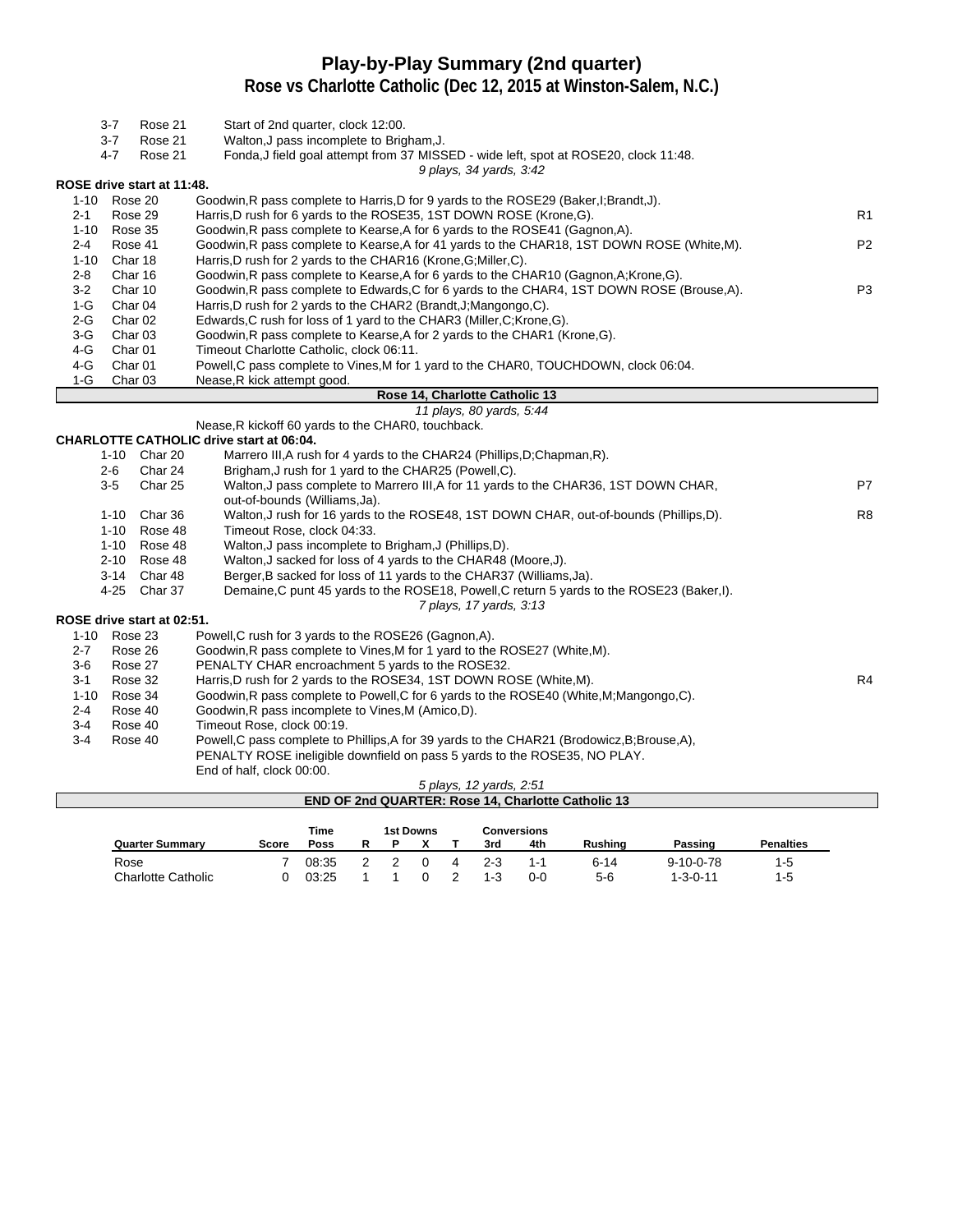#### **Quickie Statistics (Halftime)**

**Rose vs Charlotte Catholic (Dec 12, 2015 at Winston-Salem, N.C.)**

|                                   | <b>ROSE</b>   | <b>CHAR</b> |
|-----------------------------------|---------------|-------------|
| Score                             | 14            | 13          |
| <b>FIRST DOWNS</b>                | 4             | 8           |
| <b>RUSHES-YARDS (NET)</b>         | $10 - 17$     | 18-82       |
| <b>PASSING YDS (NET)</b>          | 84            | 67          |
| Passes Att-Comp-Int               | $13 - 10 - 0$ | $8 - 5 - 0$ |
| <b>TOTAL OFFENSE PLAYS-YARDS</b>  | 23-101        | 26-149      |
| <b>Fumble Returns-Yards</b>       | 0-0           | $0-0$       |
| <b>Punt Returns-Yards</b>         | $2 - 4$       | $1 - 15$    |
| Kickoff Returns-Yards             | $2 - 108$     | $1 - 20$    |
| <b>Interception Returns-Yards</b> | $0 - 0$       | $0-0$       |
| Punts (Number-Avg)                | $2 - 37.5$    | $2 - 42.0$  |
| Fumbles-Lost                      | $1 - 1$       | $0-0$       |
| Penalties-Yards                   | $3 - 20$      | $3 - 25$    |
| Possession Time                   | 12:09         | 11:45       |
| <b>Third-Down Conversions</b>     | 2 of 5        | 2 of 5      |
| <b>Fourth-Down Conversions</b>    | 1 of 1        | $0$ of $0$  |

| <b>Rushing</b>          | No. Gain Loss                                                | <b>Net</b><br>TD        | Avg<br>Lg            | <b>Rushing</b>                                                                  |                | No. Gain Loss | Net             | TD          | Lg              | Avg         |
|-------------------------|--------------------------------------------------------------|-------------------------|----------------------|---------------------------------------------------------------------------------|----------------|---------------|-----------------|-------------|-----------------|-------------|
| <b>Dontavies Harris</b> | $\overline{19}$<br>1                                         | 18<br>0                 | 6<br>2.6             | Jaret Anderson                                                                  | 9              | 68            | 67<br>1         | 1           | $\overline{32}$ | 7.4         |
| <b>Cornell Powell</b>   | 3<br>0<br>1                                                  | 3<br>0                  | 3<br>3.0             | Angel Marrero III                                                               | 4              | 13            | 13<br>0         | 0           | $\overline{7}$  | 3.2         |
| Caleb Edwards           | 0<br>1<br>1                                                  | $-1$<br>0               | 0<br>$-1.0$          | John Walton                                                                     | 2              | 16            | 4<br>12         | 0           | 16              | 6.0         |
| Ryan Goodwin            | 3<br>$\Omega$<br>1                                           | $-3$<br>$\Omega$        | $-3.0$<br>0          | Jack Brigham                                                                    | $\overline{2}$ | 1             | 0<br>1          | $\Omega$    | 1               | 0.5         |
| <b>Passing</b>          | $C-A-I$                                                      | Yds<br>TD<br>Long       | <b>Sack</b>          | <b>Passing</b>                                                                  | $C-A-I$        |               | TD<br>Yds       | Long        |                 | <b>Sack</b> |
| Ryan Goodwin            | $9 - 12 - 0$                                                 | 83<br>$\mathbf 0$<br>41 | 1                    | John Walton                                                                     | $4 - 7 - 0$    |               | $\overline{51}$ | $\mathbf 0$ | 22              |             |
| <b>Cornell Powell</b>   | $1 - 1 - 0$                                                  | 1<br>1                  | 0<br>1               | Jonathan Newman                                                                 | $1 - 1 - 0$    |               | 16              | 1           | 16              | 0           |
| <b>Receiving</b>        | Yards<br>No.                                                 | <b>TD</b><br>Long       |                      | <b>Receiving</b>                                                                | No.            | Yards         | TD              | Long        |                 |             |
| Adrian Kearse           | 4<br>55                                                      | $\Omega$<br>41          |                      | Jonathan Newman                                                                 |                | 22            | $\Omega$        | 22          |                 |             |
| <b>Mydron Vines</b>     | 2<br>2                                                       | 1<br>1                  |                      | John Walton                                                                     |                | 16            | 1               | 16          |                 |             |
| <b>Dontavies Harris</b> | 1<br>9                                                       | 0<br>9                  |                      | Jack Brigham                                                                    |                | 12            | 0               | 12          |                 |             |
| Caleb Edwards           | 6<br>1                                                       | $\mathbf 0$<br>6        |                      | Angel Marrero III                                                               | 1              | 11            | 0               | 11          |                 |             |
| <b>Punting</b>          | No.<br>Yds                                                   | Avg<br>Long             | In20<br>ΤВ           | <b>Punting</b>                                                                  | No.            | Yds           | Avg             | Long        | In20            | TВ          |
| Ryan Nease              | 75<br>$\mathfrak{p}$                                         | 37.5<br>39              | $\Omega$<br>$\Omega$ | <b>Connor Demaine</b>                                                           | $\mathfrak{p}$ | 84            | 42.0            | 45          | 1               | $\Omega$    |
| <b>Punt Returns</b>     | No.<br>Yards                                                 | TD<br><u>Long</u>       |                      | <b>Punt Returns</b>                                                             | No.            | Yards         | TD              | Long        |                 |             |
| <b>Cornell Powell</b>   | $\mathfrak{p}$<br>4                                          | $\Omega$<br>5           |                      | Jonathan Newman                                                                 | 1              | 15            | $\Omega$        | 15          |                 |             |
| <b>Kick Returns</b>     | Yards<br>No.                                                 | TD<br>Long              |                      | <b>Kick Returns</b>                                                             | No.            | Yards         | TD              | Long        |                 |             |
| Caleb Edwards           | 18                                                           | $\mathbf 0$<br>18       |                      | Angel Marrero III                                                               | 1              | 20            | $\Omega$        | 20          |                 |             |
| <b>Cornell Powell</b>   | 90                                                           | 1<br>90                 |                      |                                                                                 |                |               |                 |             |                 |             |
| <b>Tackles</b>          | UA-A<br><b>Total</b>                                         | <b>Sacks</b>            | TFL                  | <b>Tackles</b>                                                                  | UA-A           | Total         | <b>Sacks</b>    |             | <b>TFL</b>      |             |
| <b>Darius Phillips</b>  | $2 - 2$<br>4                                                 | 0.0                     | 0.0                  | <b>Greyson Krone</b>                                                            | $2 - 4$        | 6             |                 | 0.0         | 0.5             |             |
| Alex Nease              | $1 - 3$<br>4                                                 | 0.0                     | 0.0                  | Alexander Gagnon                                                                | $3 - 2$        | 5             |                 | 0.0         | 0.0             |             |
| Josh Young              | $1 - 3$<br>4                                                 | 0.0                     | 0.5                  | Matt White                                                                      | $3-1$          | 4             |                 | 0.0         | 0.0             |             |
| Jalin Williams          | 3<br>$2 - 1$                                                 | 1.0                     | 1.0                  | <b>Connor Miller</b>                                                            | $0 - 4$        | 4             |                 | 0.5         | 1.5             |             |
| <b>Time</b><br>Qtr      | <b>Scoring Play</b>                                          |                         |                      |                                                                                 |                |               |                 |             | V-H             |             |
| 11:48<br>1st            | ROSE - Cornell Powell 90 yd kickoff return (Ryan Nease kick) |                         |                      |                                                                                 |                |               |                 |             | $7 - 0$         |             |
| 08:41                   |                                                              |                         |                      | CHAR - John Walton 16 yd pass from Jonathan Newman (Jack Fonda kick), 2-16 0:21 |                |               |                 |             | $7 - 7$         |             |
| 05:04                   |                                                              |                         |                      | CHAR - Jaret Anderson 32 yd run (Jack Fonda kick failed), 4-48 1:43             |                |               |                 |             | $7 - 13$        |             |
| 06:04<br>2nd            |                                                              |                         |                      | ROSE - Mydron Vines 1 yd pass from Cornell Powell (Ryan Nease kick), 11-80 5:44 |                |               |                 |             | $14 - 13$       |             |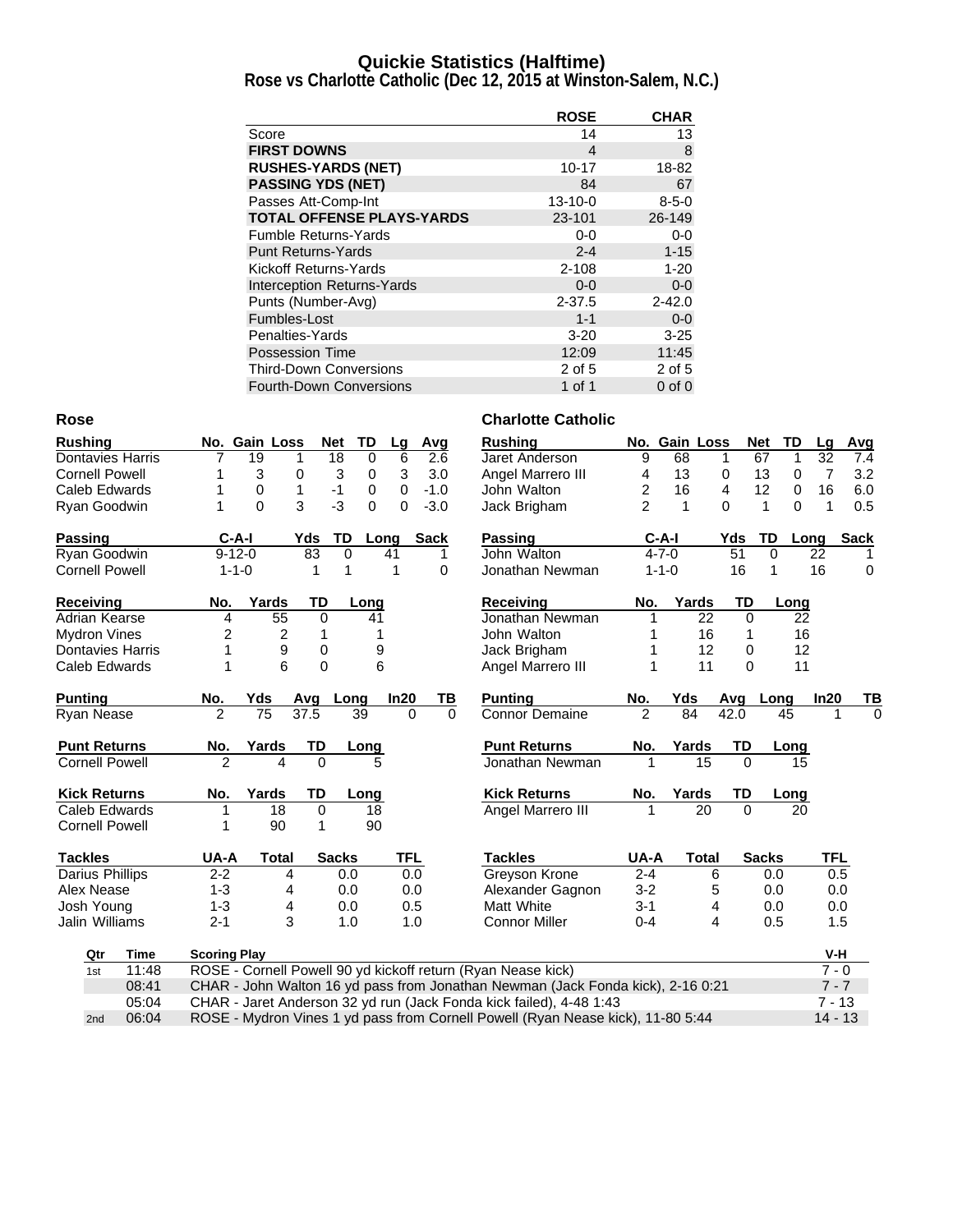# **Play-by-Play Summary (3rd quarter)**

|         |                            | Start of 3rd quarter, clock 12:00, ROSE ball on ROSE40.<br>Nease, R kickoff 47 yards to the CHAR13, Marrero III, A return 20 yards to the CHAR33 |                 |
|---------|----------------------------|--------------------------------------------------------------------------------------------------------------------------------------------------|-----------------|
|         |                            | (Barrett, T).                                                                                                                                    |                 |
|         |                            | <b>CHARLOTTE CATHOLIC drive start at 11:55.</b>                                                                                                  |                 |
|         | 1-10 Char 33               | Notarangelo, M rush for 9 yards to the CHAR42 (Baker, S; Ward, Q).                                                                               |                 |
|         | $2 - 1$<br>Char 42         | Anderson, J rush for 6 yards to the CHAR48, 1ST DOWN CHAR (Phillips, D; Nease, A).                                                               | R9              |
|         | $1 - 10$<br>Char 48        | Anderson, J rush for 10 yards to the ROSE42, 1ST DOWN CHAR (Marr, E; Ward, Q).                                                                   | R <sub>10</sub> |
|         | $1 - 10$<br>Rose 42        | Anderson, J rush for 8 yards to the ROSE34 (Nease, A; Moore, J).                                                                                 |                 |
|         | $2 - 2$<br>Rose 34         | Notarangelo, M rush for no gain to the ROSE34 (Chapman, R; Pilgreen, A).                                                                         |                 |
|         | $3-2$<br>Rose 34           | Anderson, J rush for 7 yards to the ROSE27, 1ST DOWN CHAR (Young, J; Phillips, D).                                                               | R <sub>11</sub> |
|         | $1 - 10$<br>Rose 27        | Brigham, J rush for 9 yards to the ROSE18 (Powell, C).                                                                                           |                 |
|         | $2 - 1$<br>Rose 18         | Anderson, J rush for 12 yards to the ROSE6, 1ST DOWN CHAR (Phillips, J; Harris, J).                                                              | R <sub>12</sub> |
|         | $1-G$<br>Rose 06           | Anderson, J rush for 2 yards to the ROSE4 (Chapman, R; Hickner, M).                                                                              |                 |
|         | Rose 04<br>2-G             | Anderson, J rush for 3 yards to the ROSE1 (Pilgreen, A; Young, J).                                                                               |                 |
|         | $3-G$<br>Rose 01           | Anderson, J rush for 1 yard to the ROSE0, TOUCHDOWN, clock 06:25.                                                                                |                 |
|         | $1-G$<br>Rose 03           | Fonda, J kick attempt good.                                                                                                                      |                 |
|         |                            | <b>Charlotte Catholic 20, Rose 14</b>                                                                                                            |                 |
|         |                            | 11 plays, 67 yards, 5:30                                                                                                                         |                 |
|         |                            | Demaine, C kickoff 60 yards to the ROSE0, touchback.                                                                                             |                 |
|         | ROSE drive start at 06:25. |                                                                                                                                                  |                 |
|         | 1-10 Rose 20               | Goodwin, R rush for 5 yards to the ROSE25 (Gagnon, A; Brodowicz, B).                                                                             |                 |
| $2 - 5$ | Rose 25                    | Harris, D rush for 3 yards to the ROSE28 (Gagnon, A; Krone, G).                                                                                  |                 |
| $3-2$   | Rose 28                    | Goodwin, R pass complete to Kearse, A for 3 yards to the ROSE31, 1ST DOWN ROSE (Krone, G).                                                       | P <sub>5</sub>  |
|         | 1-10 Rose 31               | Harris, D rush for loss of 2 yards to the ROSE29 (Mangongo, C; Hall, O).                                                                         |                 |
|         | 2-12 Rose 29               | Goodwin, R pass complete to Kearse, A for 55 yards to the CHAR16, 1ST DOWN ROSE<br>(Baker, I; Brouse, A).                                        | P <sub>6</sub>  |
|         | 1-10 Char 16               | Harris, D rush for 16 yards to the CHARO, 1ST DOWN ROSE, TOUCHDOWN, clock 03:28.                                                                 | R7              |
| 1-G     | Char <sub>03</sub>         | Nease, R kick attempt failed.                                                                                                                    |                 |
|         |                            | <b>Charlotte Catholic 20, Rose 20</b>                                                                                                            |                 |
|         |                            | 6 plays, 80 yards, 3:04                                                                                                                          |                 |
|         |                            | Nease, R kickoff 49 yards to the CHAR11, Marrero III, A return 32 yards to the CHAR43                                                            |                 |
|         |                            | (Antis, I; Chestnut, K).                                                                                                                         |                 |
|         |                            | <b>CHARLOTTE CATHOLIC drive start at 03:21.</b>                                                                                                  |                 |
|         | 1-10 Char 43               | Notarangelo, M rush for loss of 1 yard to the CHAR42 (Pilgreen, A).                                                                              |                 |
|         | 2-11 Char 42               | PENALTY CHAR false start (Knop, Z) 5 yards to the CHAR37.                                                                                        |                 |
|         | 2-16 Char 37               | Anderson, J rush for loss of 2 yards to the CHAR35 (Nease, A).                                                                                   |                 |
|         | 3-18 Char 35               | Walton, J pass incomplete to Newman, J.                                                                                                          |                 |
|         | 4-18 Char 35               | Demaine, C punt 48 yards to the ROSE17, Powell, C return 17 yards to the ROSE34,                                                                 |                 |
|         |                            | out-of-bounds (Gagnon, A), PENALTY ROSE illegal block 10 yards to the ROSE24, 1st and 10,                                                        |                 |
|         |                            | ROSE ball on ROSE24.                                                                                                                             |                 |
|         |                            | 3 plays, minus 8 yards, 1:55                                                                                                                     |                 |
|         | ROSE drive start at 01:26. |                                                                                                                                                  |                 |
|         | 1-10 Rose 24               | Goodwin, R pass complete to Powell, C for 41 yards to the CHAR35, 1ST DOWN ROSE                                                                  | P8              |
|         |                            | (Brodowicz.B).                                                                                                                                   |                 |
|         | 1-10 Char 35               | Harris, D rush for 16 yards to the CHAR19, 1ST DOWN ROSE (Brandt, J).                                                                            | R9              |
|         | 1-10 Char 19               | Goodwin, R pass complete to Powell, C for no gain to the CHAR19 (Gagnon, A; Brouse, A).                                                          |                 |
|         |                            | END OF 3rd QUARTER: Charlotte Catholic 20, Rose 20                                                                                               |                 |
|         |                            |                                                                                                                                                  |                 |
|         |                            | <b>Time</b><br><b>1st Downs</b><br><b>Conversions</b>                                                                                            |                 |

|                        |       | i ime |  | <b>1st Downs</b> |         | Conversions |         |                 |                  |
|------------------------|-------|-------|--|------------------|---------|-------------|---------|-----------------|------------------|
| <b>Quarter Summary</b> | Score | Poss  |  |                  | 3rd     | 4th         | Rushina | Passing         | <b>Penalties</b> |
| Rose                   |       | 04:30 |  |                  | $1 - 1$ | በ-በ         | 5-38    | 4-4-0-99        | 10-،             |
| Charlotte Catholic     |       | 07:25 |  |                  | $2 - 3$ | 0-0         | 13-64   | $0 - 1 - 0 - 0$ |                  |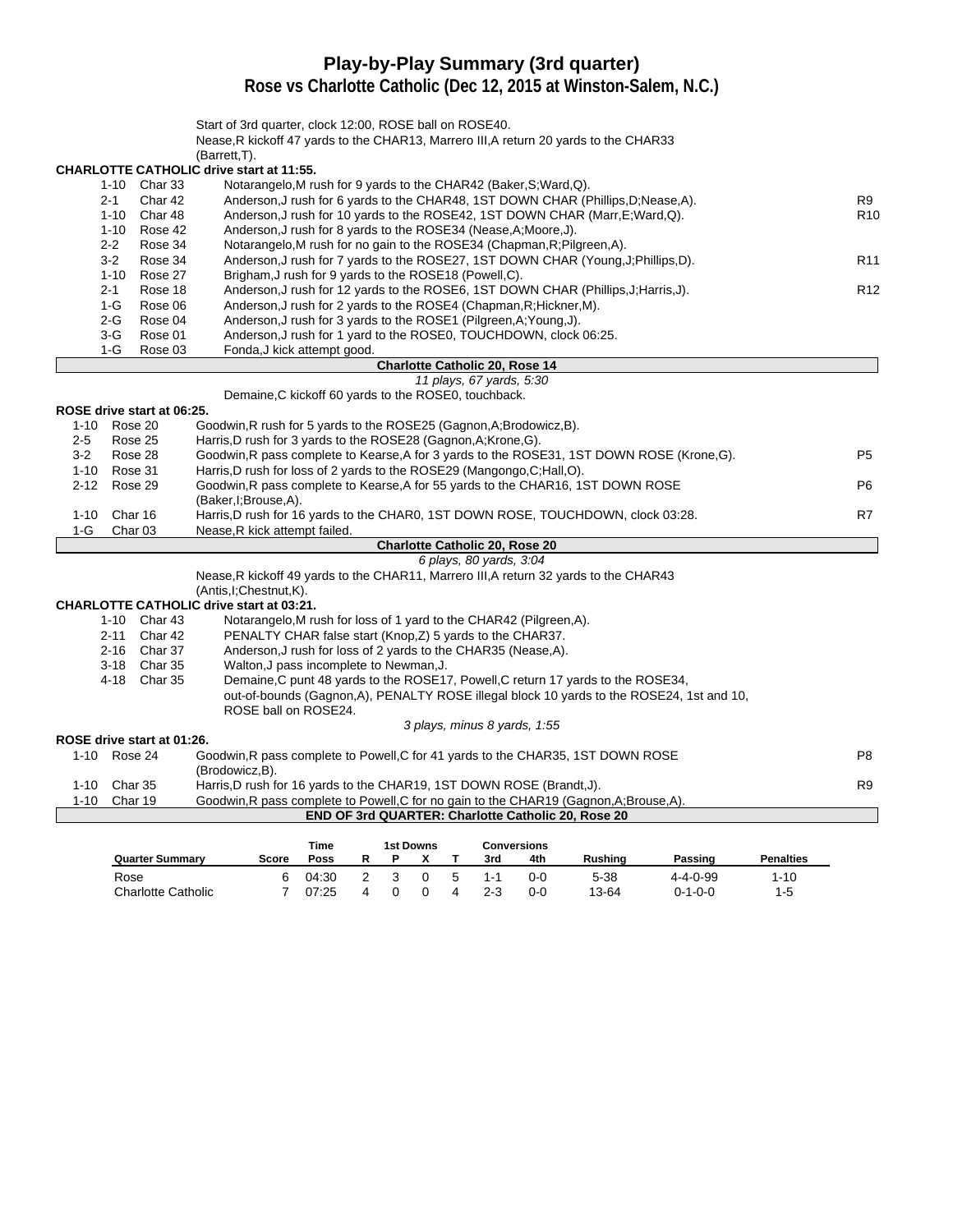#### **Quickie Statistics (3rd quarter)**

**Rose vs Charlotte Catholic (Dec 12, 2015 at Winston-Salem, N.C.)**

|                                   | <b>ROSE</b>   | <b>CHAR</b> |
|-----------------------------------|---------------|-------------|
| Score                             | 20            | 20          |
| <b>FIRST DOWNS</b>                | 9             | 12          |
| <b>RUSHES-YARDS (NET)</b>         | 15-55         | $31 - 146$  |
| <b>PASSING YDS (NET)</b>          | 183           | 67          |
| Passes Att-Comp-Int               | $17 - 14 - 0$ | $9 - 5 - 0$ |
| <b>TOTAL OFFENSE PLAYS-YARDS</b>  | 32-238        | 40-213      |
| <b>Fumble Returns-Yards</b>       | $0-0$         | $0-0$       |
| <b>Punt Returns-Yards</b>         | $3 - 21$      | $1 - 15$    |
| Kickoff Returns-Yards             | $2 - 108$     | $3 - 72$    |
| <b>Interception Returns-Yards</b> | $0 - 0$       | $0-0$       |
| Punts (Number-Avg)                | $2 - 37.5$    | $3 - 44.0$  |
| Fumbles-Lost                      | $1 - 1$       | $0-0$       |
| Penalties-Yards                   | $4 - 30$      | $4 - 30$    |
| Possession Time                   | 16:39         | 19:10       |
| <b>Third-Down Conversions</b>     | 3 of 6        | 4 of 8      |
| <b>Fourth-Down Conversions</b>    | 1 of 1        | $0$ of $0$  |

| <b>Rushing</b>          |                     | No. Gain Loss |                | <b>Net</b><br>TD    | Lg         | Avg         | <b>Rushing</b>                                                                  |             | No. Gain Loss |             | <b>TD</b><br><b>Net</b> | Lg              | Avg         |
|-------------------------|---------------------|---------------|----------------|---------------------|------------|-------------|---------------------------------------------------------------------------------|-------------|---------------|-------------|-------------------------|-----------------|-------------|
| Dontavies Harris        | 11                  | 54            | 3              | 51<br>1             | 16         | 4.6         | Jaret Anderson                                                                  | 18          | 117           | 3           | 114<br>2                | $\overline{32}$ | 6.3         |
| <b>Cornell Powell</b>   | 1                   | 3             | 0              | 3<br>0              | 3          | 3.0         | Angel Marrero III                                                               | 4           | 13            | 0           | 13<br>0                 | $\overline{7}$  | 3.2         |
| Ryan Goodwin            | 2                   | 5             | 3              | $\overline{c}$<br>0 | 5          | 1.0         | John Walton                                                                     | 2           | 16            | 4           | 12<br>0                 | 16              | 6.0         |
| Caleb Edwards           | 1                   | $\Omega$      | $\mathbf{1}$   | $-1$<br>0           | $\Omega$   | $-1.0$      | Jack Brigham                                                                    | 3           | 10            | 0           | 10<br>$\Omega$          | 9               | 3.3         |
| <b>Passing</b>          | $C-A-I$             |               | Yds            | TD                  | Long       | <b>Sack</b> | Passing                                                                         | $C-A-I$     |               | Yds         | TD                      | Long            | <b>Sack</b> |
| Ryan Goodwin            | $13 - 16 - 0$       |               | 182            | 0                   | 55         | 1           | John Walton                                                                     | $4 - 8 - 0$ |               | 51          | $\mathbf 0$             | 22              |             |
| <b>Cornell Powell</b>   | $1 - 1 - 0$         |               | 1              | $\mathbf{1}$        | 1          | $\Omega$    | Jonathan Newman                                                                 | $1 - 1 - 0$ |               | 16          | $\mathbf{1}$            | 16              | 0           |
| Receiving               | No.                 | Yards         | <b>TD</b>      | Long                |            |             | <b>Receiving</b>                                                                | No.         | Yards         | TD          | Long                    |                 |             |
| Adrian Kearse           | 6                   | 113           | 0              |                     | 55         |             | Jonathan Newman                                                                 |             | 22            | 0           | 22                      |                 |             |
| <b>Cornell Powell</b>   | 3                   | 47            | 0              |                     | 41         |             | John Walton                                                                     |             | 16            | 1           | 16                      |                 |             |
| <b>Mydron Vines</b>     | $\overline{c}$      | 2             | 1              |                     | 1          |             | Jack Brigham                                                                    |             | 12            | 0           | 12                      |                 |             |
| <b>Dontavies Harris</b> | $\mathbf{1}$        | 9             | $\mathbf 0$    |                     | 9          |             | Angel Marrero III                                                               | 1           | 11            | $\mathbf 0$ | 11                      |                 |             |
| <b>Punting</b>          | No.                 | Yds           | Avq            | Long                | In20       | ΤВ          | <b>Punting</b>                                                                  | No.         | Yds           | Avg         | Long                    | In20            | TВ          |
| Ryan Nease              | $\overline{2}$      | 75            | 37.5           | 39                  | $\Omega$   | $\mathbf 0$ | <b>Connor Demaine</b>                                                           | 3           | 132           | 44.0        | 48                      | 1               | $\mathbf 0$ |
| <b>Punt Returns</b>     | No.                 | Yards         | TD             | Long                |            |             | <b>Punt Returns</b>                                                             | No.         | Yards         | TD          | Long                    |                 |             |
| <b>Cornell Powell</b>   | 3                   | 21            | $\Omega$       |                     | 17         |             | Jonathan Newman                                                                 |             | 15            | $\Omega$    | 15                      |                 |             |
| <b>Kick Returns</b>     | No.                 | Yards         | TD             | Long                |            |             | <b>Kick Returns</b>                                                             | No.         | Yards         | TD          | Long                    |                 |             |
| Caleb Edwards           | 1                   | 18            | $\mathbf 0$    |                     | 18         |             | Angel Marrero III                                                               | 3           | 72            | $\Omega$    | 32                      |                 |             |
| <b>Cornell Powell</b>   | 1                   | 90            | 1              |                     | 90         |             |                                                                                 |             |               |             |                         |                 |             |
| <b>Tackles</b>          | UA-A                | <b>Total</b>  |                | <b>Sacks</b>        | <b>TFL</b> |             | <b>Tackles</b>                                                                  | UA-A        | <b>Total</b>  |             | <b>Sacks</b>            | <b>TFL</b>      |             |
| Alex Nease              | $2 - 5$             |               | $\overline{7}$ | 0.0                 | 1.0        |             | Alexander Gagnon                                                                | $4 - 5$     | 9             |             | 0.0                     | 0.0             |             |
| <b>Darius Phillips</b>  | $2 - 4$             |               | 6              | 0.0                 | 0.0        |             | Greyson Krone                                                                   | $3-5$       | 8             |             | 0.0                     | 0.5             |             |
| Asigian Pilgreen        | $2 - 4$             |               | 6              | 0.0                 | 1.0        |             | Matt White                                                                      | $3 - 1$     |               | 4           | 0.0                     | 0.0             |             |
| Josh Young              | $1 - 5$             |               | 6              | 0.0                 | 0.5        |             | John Brandt                                                                     | $1 - 3$     | 4             |             | 0.0                     | 0.0             |             |
| Qtr<br><b>Time</b>      | <b>Scoring Play</b> |               |                |                     |            |             |                                                                                 |             |               |             |                         | V-H             |             |
| 11:48<br>1st            |                     |               |                |                     |            |             | ROSE - Cornell Powell 90 yd kickoff return (Ryan Nease kick)                    |             |               |             |                         | $7 - 0$         |             |
| 08:41                   |                     |               |                |                     |            |             | CHAR - John Walton 16 yd pass from Jonathan Newman (Jack Fonda kick), 2-16 0:21 |             |               |             |                         | $7 - 7$         |             |
| 05:04                   |                     |               |                |                     |            |             | CHAR - Jaret Anderson 32 yd run (Jack Fonda kick failed), 4-48 1:43             |             |               |             |                         | $7 - 13$        |             |
| 06:04<br>2nd            |                     |               |                |                     |            |             | ROSE - Mydron Vines 1 yd pass from Cornell Powell (Ryan Nease kick), 11-80 5:44 |             |               |             |                         | $14 - 13$       |             |
| 06:25<br>3rd            |                     |               |                |                     |            |             | CHAR - Jaret Anderson 1 yd run (Jack Fonda kick), 11-67 5:30                    |             |               |             |                         | $14 - 20$       |             |
| 03:28                   |                     |               |                |                     |            |             | ROSE - Dontavies Harris 16 yd run (Ryan Nease kick failed), 6-80 3:04           |             |               |             |                         | $20 - 20$       |             |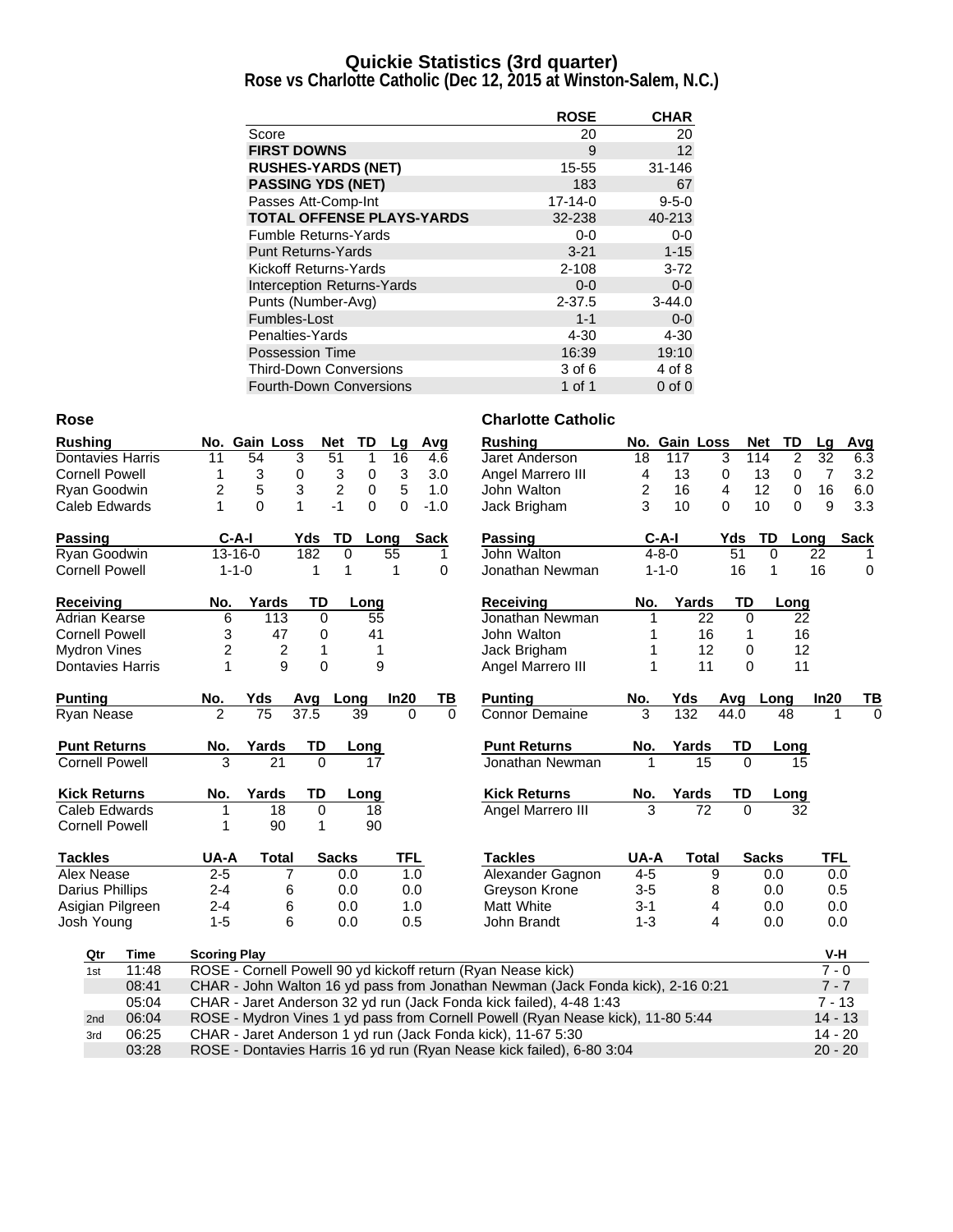# **Play-by-Play Summary (4th quarter)**

**Rose vs Charlotte Catholic (Dec 12, 2015 at Winston-Salem, N.C.)**

| $2 - 10$ |              | Char 19                    | Start of 4th quarter, clock 12:00.                                                                |                 |
|----------|--------------|----------------------------|---------------------------------------------------------------------------------------------------|-----------------|
| $2 - 10$ |              | Char 19                    | Goodwin, R pass incomplete to Edwards, C.                                                         |                 |
| $3 - 10$ |              | Char 19                    | Goodwin, R pass complete to Harris, D for 6 yards to the CHAR13 (Gagnon, A; Brandt, J).           |                 |
| 4-4      |              | Char 13                    | Timeout Rose, clock 11:20.                                                                        |                 |
| $4 - 4$  |              | Char 13                    | Goodwin, R pass complete to Powell, C for 11 yards to the CHAR2, 1ST DOWN ROSE,<br>out-of-bounds. | P <sub>10</sub> |
| 1-G      |              | Char <sub>02</sub>         | Harris, D rush for 1 yard to the CHAR1 (Rodriguez, A; Gagnon, A).                                 |                 |
| $2-G$    |              | Char <sub>01</sub>         | Harris, D rush for no gain to the CHAR1 (Mangongo, C).                                            |                 |
| $3-G$    |              | Char <sub>01</sub>         | Powell, C rush for no gain to the CHAR1 (Gagnon, A; Krone, G).                                    |                 |
| 4-G      |              | Char <sub>01</sub>         | PENALTY CHAR substitution infraction 0 yards to the CHAR1.                                        |                 |
| 4-G      |              | Char <sub>01</sub>         | Powell, C rush for loss of 4 yards to the CHAR5 (White, M).                                       |                 |
|          |              |                            | 10 plays, 71 yards, 4:27                                                                          |                 |
|          |              |                            | <b>CHARLOTTE CATHOLIC drive start at 08:59.</b>                                                   |                 |
|          |              | 1-10 Char 05               | Anderson, J rush for 1 yard to the CHAR6 (Pilgreen, A).                                           |                 |
|          | $2-9$        | Char 06                    | Anderson, J rush for 41 yards to the CHAR47, 1ST DOWN CHAR, out-of-bounds (Phillips,D).           | R <sub>13</sub> |
|          |              | 1-10 Char 47               | Marrero III, A rush for 2 yards to the CHAR49 (Young, J).                                         |                 |
|          | 2-8          | Char 49                    | Walton, J pass complete to Newman, J for 29 yards to the ROSE22, 1ST DOWN CHAR (Booth, M).        | P14             |
|          | $1 - 10$     | Rose 22                    | Anderson, J rush for 6 yards to the ROSE16 (Pilgreen, A).                                         |                 |
|          | $2 - 4$      | Rose 16                    | Brigham, J rush for 1 yard to the ROSE15 (Nease, A).                                              |                 |
|          | $3-3$        | Rose 15                    | Walton, J pass incomplete to Brigham, J (Phillips, D).                                            |                 |
|          | $4-3$        | Rose 15                    | Walton, J pass complete to Anderson, J for loss of 7 yards to the ROSE22 (Hickner, M).            |                 |
|          |              |                            | 8 plays, 73 yards, 3:24                                                                           |                 |
|          |              | ROSE drive start at 05:35. |                                                                                                   |                 |
|          | 1-10 Rose 22 |                            | Harris, D rush for 5 yards to the ROSE27 (Miller, C).                                             |                 |
| $2-5$    |              | Rose 27                    | Goodwin, R pass complete to Phillips, A for 4 yards to the ROSE31 (Hurney, J).                    |                 |
| $3-1$    |              | Rose 31                    | Harris, D rush for no gain to the ROSE31 (Lagaly, T).                                             |                 |
| 4-1      |              | Rose 31                    | Harris, D rush for no gain to the ROSE31 (McCrary, R; Miller, C).                                 |                 |
|          |              |                            | 4 plays, 9 yards, 1:39                                                                            |                 |
|          |              |                            | <b>CHARLOTTE CATHOLIC drive start at 03:56.</b>                                                   |                 |
|          |              | 1-10 Rose 31               | Anderson, J rush for 1 yard to the ROSE30 (Nease, A).                                             |                 |
|          | $2-9$        | Rose 30                    | Anderson, J rush for 4 yards to the ROSE26 (Young, J; Nease, A).                                  |                 |
|          | $3-5$        | Rose 26                    | Anderson, J rush for 3 yards to the ROSE23 (Young, J).                                            |                 |
|          | 4-2          | Rose 23                    | Timeout Charlotte Catholic, clock 01:57.                                                          |                 |
|          | $4 - 2$      | Rose 23                    | Anderson, J rush for 7 yards to the ROSE16, 1ST DOWN CHAR (Phillips, D).                          | R <sub>15</sub> |
|          | $1 - 10$     | Rose 16                    | Anderson, J rush for 2 yards to the ROSE14 (Williams, Ja; Pilgreen, A).                           |                 |
|          | $2 - 8$      | Rose 14                    | Anderson, J rush for 14 yards to the ROSE0, 1ST DOWN CHAR, TOUCHDOWN, clock 00:50.                | R <sub>16</sub> |
|          | 1-G          | Rose 03                    | PENALTY ROSE encroachment 2 yards to the ROSE1.                                                   |                 |
|          | 1-G          | Rose 01                    | Fonda, J kick attempt good.                                                                       |                 |
|          |              |                            | <b>Charlotte Catholic 27, Rose 20</b>                                                             |                 |
|          |              |                            | 6 plays, 31 yards, 3:06                                                                           |                 |
|          |              |                            | Demaine, C kickoff 60 yards to the ROSE0, touchback.                                              |                 |
|          |              | ROSE drive start at 00:50. |                                                                                                   |                 |
|          | 1-10 Rose 20 |                            | Goodwin, R sacked for loss of 8 yards to the ROSE12 (Brandt, J).                                  |                 |
| 2-18     |              | Rose 12                    | Timeout Rose, clock 00:42.                                                                        |                 |
|          | 2-18 Rose 12 |                            | Goodwin, R pass incomplete to Powell, C (Hurney, J).                                              |                 |
| 3-18     |              | Rose 12                    | Goodwin, R pass complete to Phillips, A for 7 yards to the ROSE19 (Miller, C).                    |                 |

- 
- 4-11 Rose 19 Timeout Rose, clock 00:26.<br>4-11 Rose 19 Goodwin, R sacked for loss o

Goodwin,R sacked for loss of 5 yards to the ROSE14 (Miller,C). 4 plays, minus 6 yards, 0:28

# **CHARLOTTE CATHOLIC drive start at 00:22.**<br>1-10 Rose 14 TEAM rush for lose

TEAM rush for loss of 2 yards to the ROSE16.

End of game, clock 00:00.

```
1 play, minus 2 yards, 0:22
FINAL SCORE: Charlotte Catholic 27, Rose 20
```

|                           |       | Time  |   | <b>1st Downs</b> |  |  |         | <b>Conversions</b> |                |                  |                  |  |
|---------------------------|-------|-------|---|------------------|--|--|---------|--------------------|----------------|------------------|------------------|--|
| <b>Quarter Summary</b>    | Score | Poss  | R |                  |  |  | 3rd     | 4th                | <b>Rushing</b> | Passing          | <b>Penalties</b> |  |
| Rose                      |       | 05:08 |   |                  |  |  | 0-4     | 1-4                | $9-(-11)$      | $4 - 6 - 0 - 28$ | 1-2              |  |
| <b>Charlotte Catholic</b> |       | 06:52 |   |                  |  |  | $0 - 2$ | 1-2                | 12-80          | $2 - 3 - 0 - 22$ | $1 - 0$          |  |